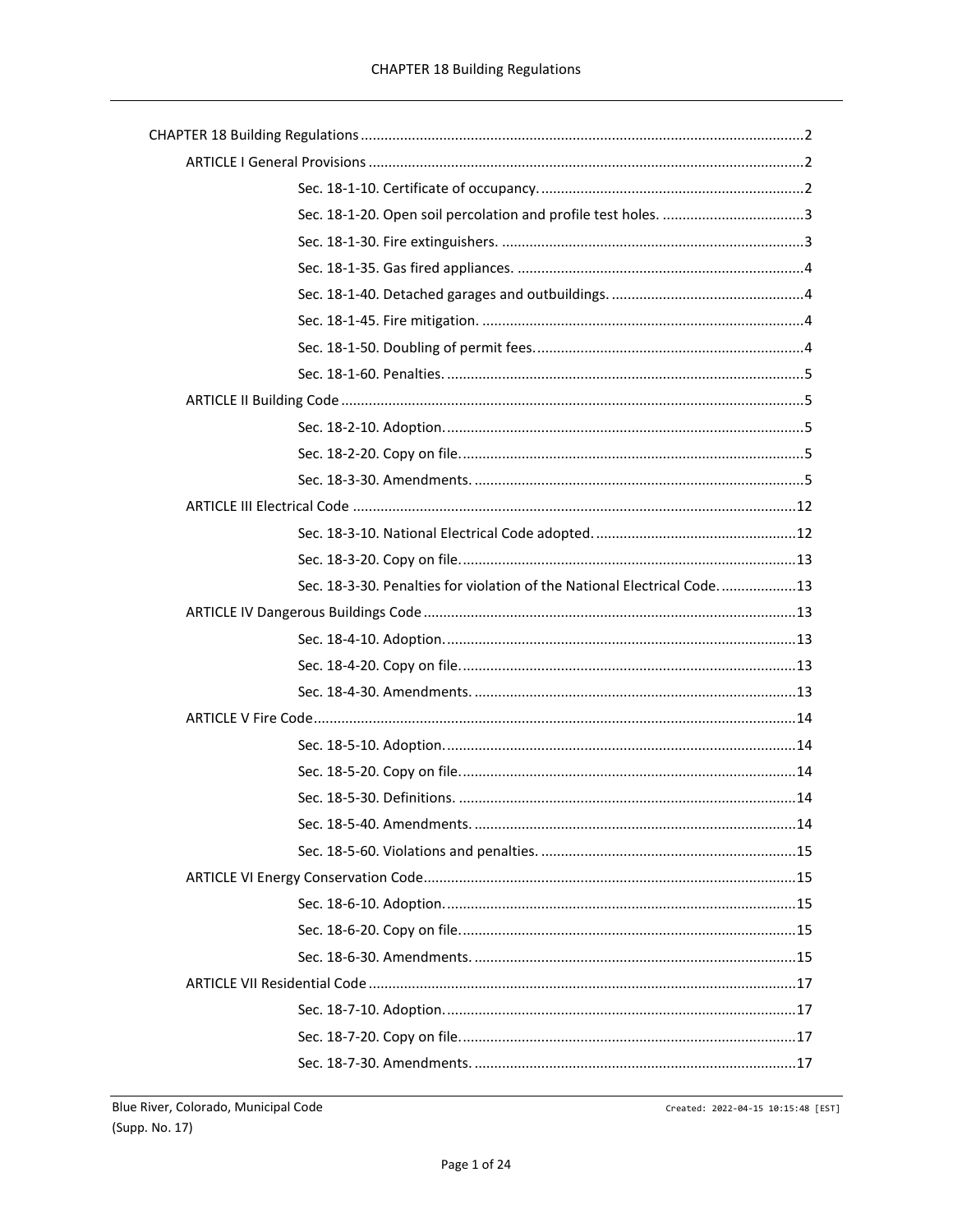# **CHAPTER 18 Building Regulations**

# *ARTICLE I General Provisions*

## <span id="page-1-2"></span><span id="page-1-1"></span><span id="page-1-0"></span>**Sec. 18-1-10. Certificate of occupancy.**

Prior to the issuance of a certificate of occupancy, any person who builds or erects any structure must contact the Town by calling or writing the Building Official to obtain approval for issuance of the certificate of occupancy. Approvals of the septic/sewer authority, the fire protection district, the Architectural Review Board and homeowners' association may be required. Approval may, at the Town's sole discretion, require completion of the following improvements:

- (1) Installation of culverts.
- (2) Grading or regrading any disturbed or damaged roads or driveways or other areas necessary for proper drainage.
- (3) Installation and placement of up to twelve (12) tons of approved road base.
- (4) Any dirt, boulders or other material stored or remaining on the property described above shall be moved or distributed and arranged in such a way that it serves as landscaping and not piles of stored material.
- (5) All construction debris shall be removed from the site and properly disposed of.
- (6) All runoff created by or redirected by the construction, erection and landscaping of the structure on the property shall be treated, contained and controlled so that there are no increases in runoff or other drainage consequences resulting from said construction, erection and landscaping.

If weather conditions are such that the foregoing requirements cannot be determined or performed prior to the issuance of the certificate of occupancy, the person building or erecting the structure and requesting the certificate of occupancy shall pay to the Town, in cash or a letter of credit acceptable to the Town, an amount equal to one hundred fifty percent (150%) of the Town's estimated cost for performing such improvements. The Town shall hold these funds in a non-interest-bearing account. The funds may be commingled with other Town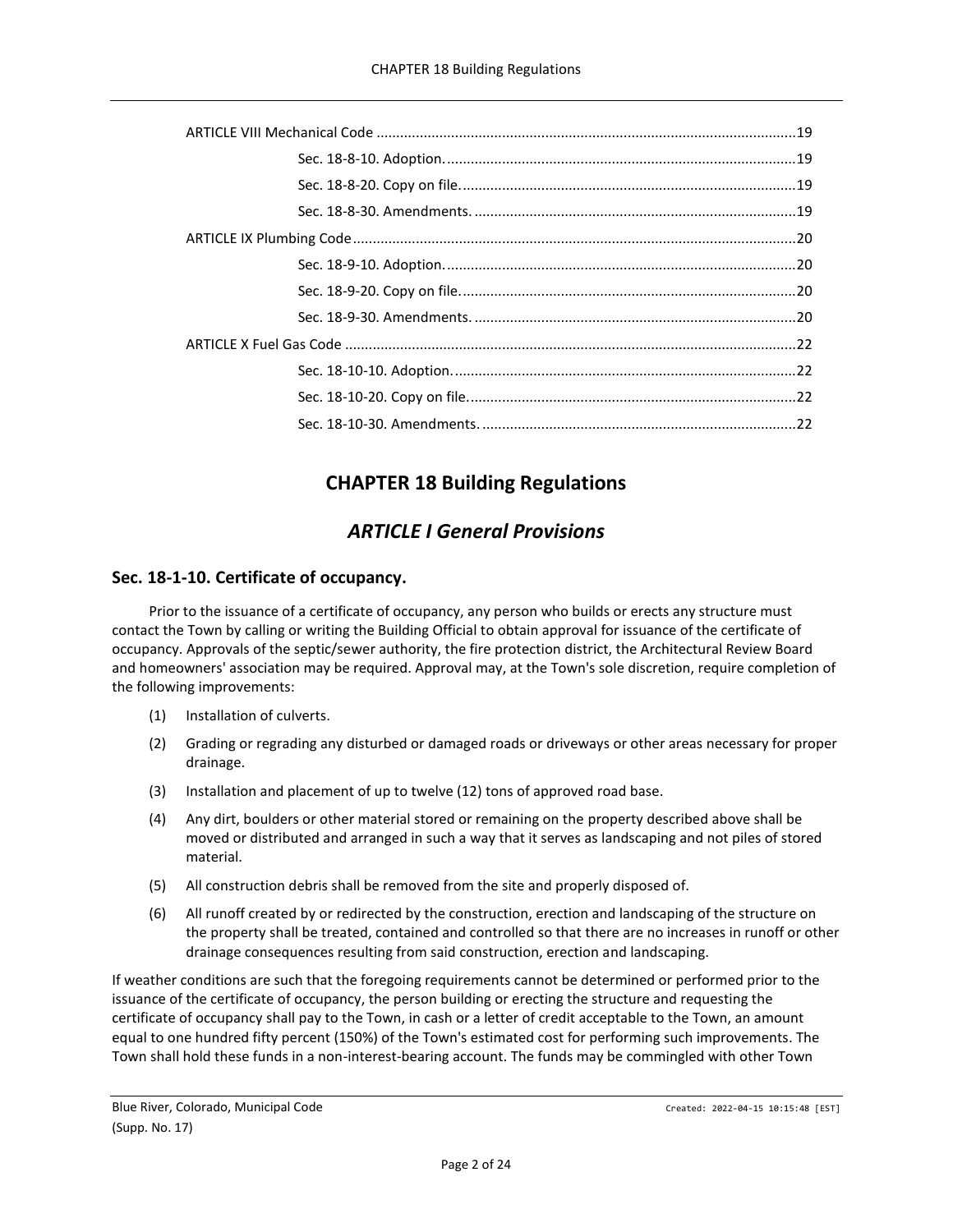funds. If the improvements are not completed, the Town may use the funds to complete the improvements. Any unused funds shall be returned to the owner.

## <span id="page-2-0"></span>**Sec. 18-1-20. Open soil percolation and profile test holes.**

- (a) Issuance of permit. Prior to the conducting of a soil percolation or profile test, the person conducting said test shall obtain from the Building Official, upon payment of a fee of twenty-five dollars (\$25.00), a percolation test permit. Such permit shall be valid for a period of sixty (60) days unless extended for good cause shown. The person conducting such test further shall deposit with the Building Official a cash bond in the amount of one hundred fifty dollars (\$150.00) for each proposed test, including but not limited to test holes for septic tanks, leach fields and soil profile analysis. It is the responsibility of the person digging the hole, or the owner of the property in which the hole is dug, to fill the hole immediately upon completion of the test. Any such hole shall be covered whenever left unattended or, alternatively, access thereto shall be prevented by a fence or other suitable structure. At such time as the hole has been filled to the satisfaction of the Building Official, the cash bond shall be returned.
- (b) Nuisance declared; summary abatement. The Board of Trustees hereby declares any open holes which are neither fenced nor covered and are more than three (3) feet deep, including percolation and profile test holes of any depth, to be nuisances subject to summary abatement by the Town.
- (c) Notice of abatement; failure to abate. Whenever any such open hole is discovered, the Town shall cause a certified letter, return receipt requested, to be sent to the property owner at the address on file with the Summit County assessor. Seventy-two (72) hours after the mailing of the letter, if the hole has not been filled, the Town may fill the hole through any means at its disposal, including hiring a private party, without competitive bids, to fill such hole at the owner's cost as provided in Subsection (d) below.
- (d) Abatement costs; lien.
	- (1) If any owner fails to fill any hole after one (1) notice as provided in Subsection (c) above and the Town proceeds to fill such hole, the Town Clerk shall notify the owner, by regular mail, of the costs and expenses incurred in filling the hole. The Town shall apply the amount of any deposit to the cost of filling the hole. The owner shall have thirty (30) days from the date of mailing of the notice of costs to pay in full the costs and expenses in excess of those paid by the deposit, if any. The funds not expended by the Town shall be returned to the depositor.
	- (2) The owner of the property, according to the County Assessor's records, shall be held personally liable for any and all charges imposed under the provisions of this Section. These charges shall become and remain a lien upon such property or premises until paid. Such charges may be collected from the owner by an action in the name of the Town and said action may be for the enforcement of said lien, or such charges may be certified to the County Treasurer pursuant to statute and collected as tax. If it is necessary for the Town to commence an action to collect such costs and expenses, the owner shall be liable for any court costs and attorney fees incurred by the Town.

### (Prior code 3-1-1)

## <span id="page-2-1"></span>**Sec. 18-1-30. Fire extinguishers.**

(a) Required. Each dwelling unit constructed within the limits of the Town shall from and after the effective date of this Code have installed therein at an accessible location a fire extinguisher of a ten-pound size, or its equivalent, and rated A.B.C., such extinguishers to have approval of the National Fire Rating Bureau. No certificate of occupancy will be given until after evidence has been furnished that the extinguisher has been purchased and is in place.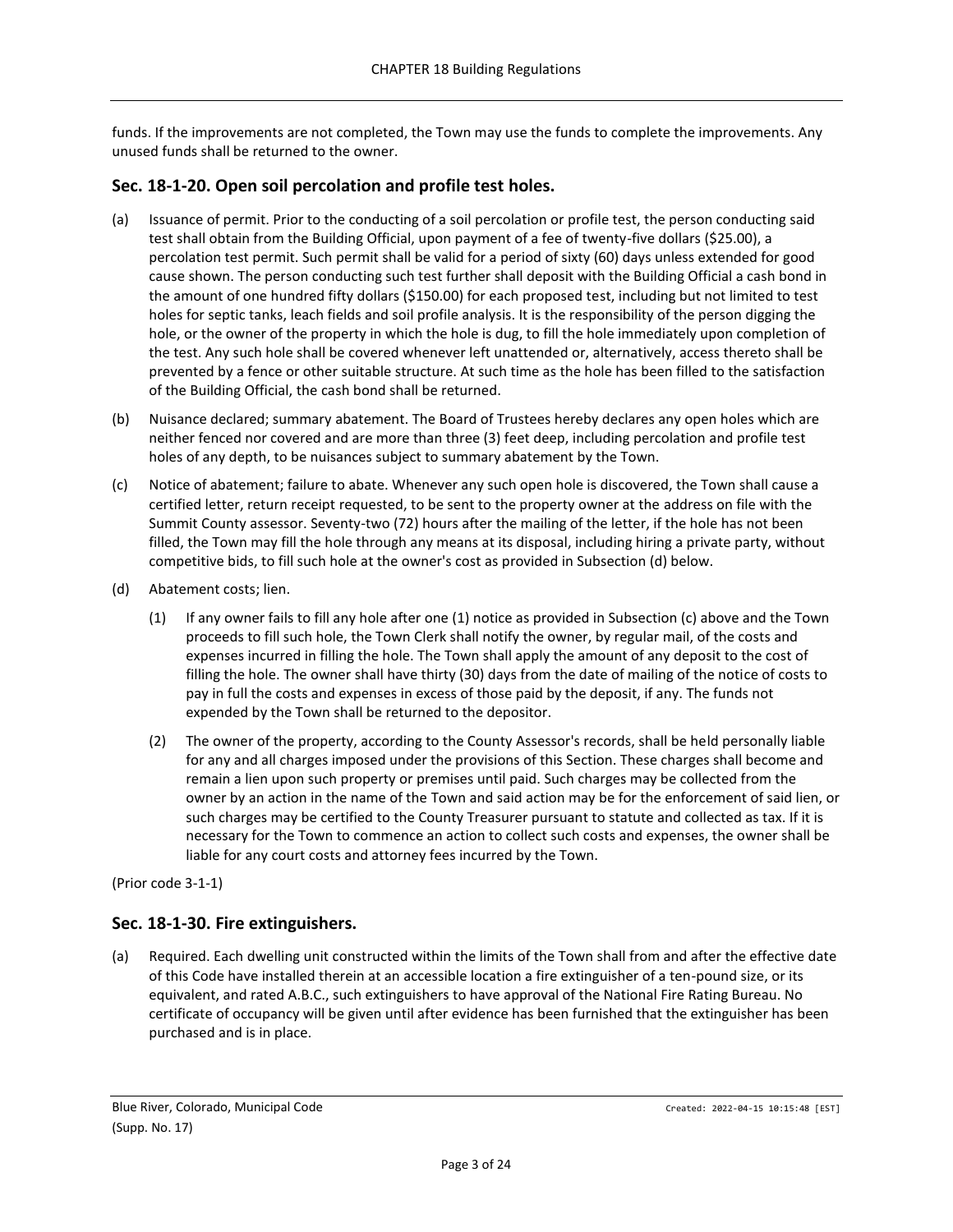- (b) Time limit for installation; Town Clerk to be notified. Each dwelling unit heretofore constructed in the Town shall, on or before November 1, 1973, have installed therein a fire extinguisher of the type described in Subsection (a) above. The owner or occupant of each such dwelling unit shall notify the Town Clerk that said fire extinguisher has been purchased and is installed.
- (c) Recharging used extinguishers. Any fire extinguisher which has been used shall be recharged promptly within thirty (30) days from the date of its use.
- (d) Penalties. Any violation of this Section will be punishable by a fine in the amount set out in Section 1-4-20 of this Code.

(Prior code 3-1-2; Ord. 06-01 §1, 2006)

## <span id="page-3-0"></span>**Sec. 18-1-35. Gas fired appliances.**

- (a) This Section shall apply to all gas appliances that are vented with any type of plastic venting material.
- (b) All exhaust vents and sealed combustion air vents shall be tested to a minimum of 5 P.S.I. air test at the time of rough inspection. The test shall include all piping from the exterior terminations to the mechanical room. The last mechanical room connections can be visually inspected for code-required glue and primers (purple for PVC). All vent supports and draft stops shall be installed at the time of inspection. The manufacturer's installation and venting instructions shall be on site for rough inspection.
- (c) Exceptions:
	- (1) For concentric vent/combustion air terminations, the combustion air can be capped for test just before the concentric vent connection. The exhaust vent must be tested to the exterior.
	- (2) Single uncut/combustion air pipe that extends from the mechanical room to the exterior (without joints).

(Ord. 12-02 §1, 2012)

## <span id="page-3-1"></span>**Sec. 18-1-40. Detached garages and outbuildings.**

- (a) Approval required. It is unlawful to erect or maintain any accessory structure, including garage, storage shed, doghouse, tool shed or any other accessory structure, unless such structure is approved by the Planning and Zoning Commission of the Town.
- (b) Removal and penalty. Any structure erected which is in violation of this Chapter shall be removed from the property thirty (30) days after notice requiring such removal has been sent by the Town. After the passage of thirty (30) days, failure to remove the structure shall subject the owner to a fine and/or imprisonment as set forth in Section 1-4-20 of this Code.

(Prior code 3-1-3; Ord. 06-01 §1, 2006; Ord. 11-07 §1, 2011)

## <span id="page-3-2"></span>**Sec. 18-1-45. Fire mitigation.**

Fire mitigation for all new structures or substantially altered structures shall be done in accordance with the requirements set forth in Chapter 7, Article V of this Code.

## <span id="page-3-3"></span>**Sec. 18-1-50. Doubling of permit fees.**

Notwithstanding the provisions of Subsection 18-1-60(a) below, any person who builds or erects any structure or commences the building or erection of any structure without a building permit or in violation of any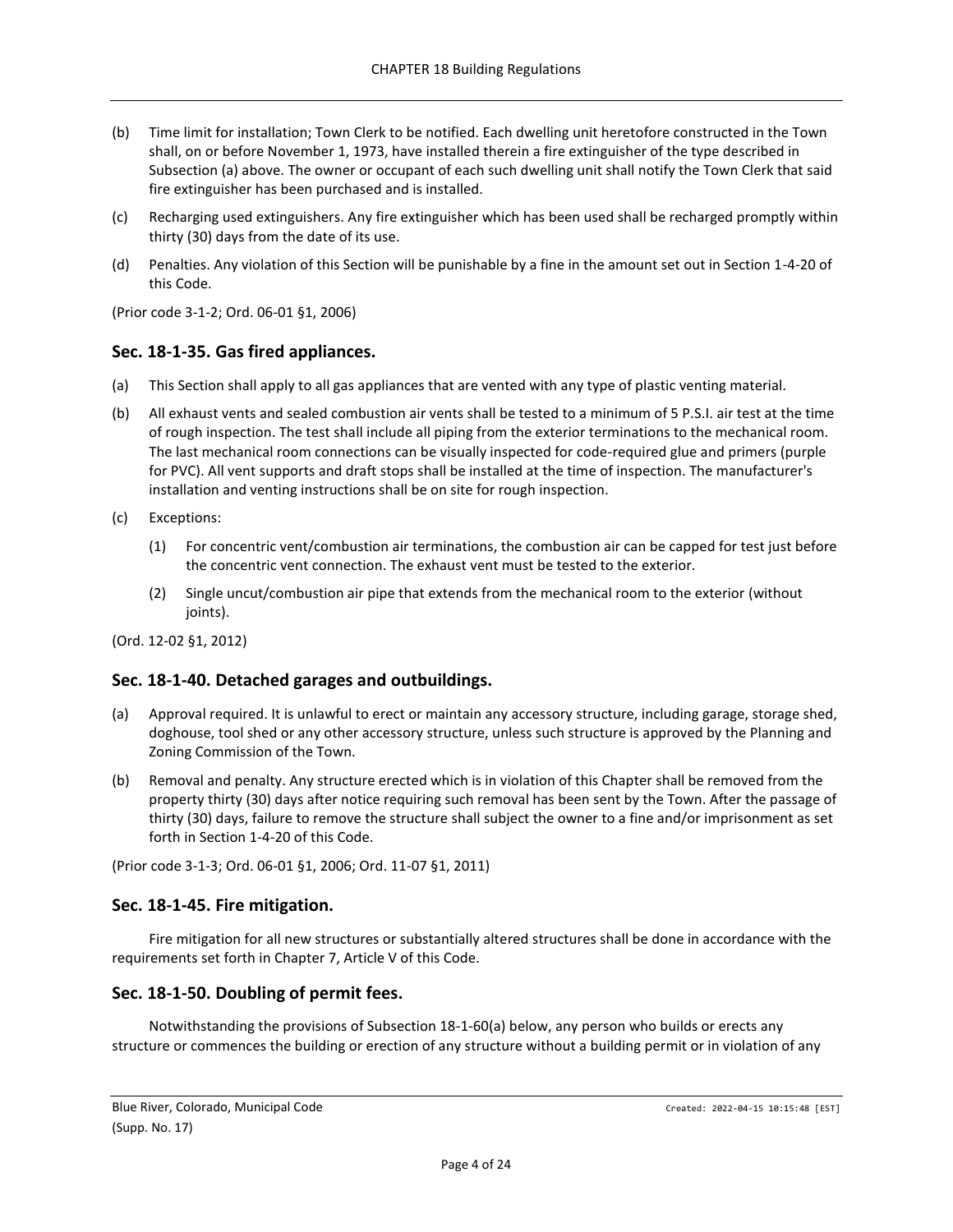part of this Chapter shall pay building and permit fees of at least twice the amount which would have been due upon timely application for a permit or license.

## <span id="page-4-0"></span>**Sec. 18-1-60. Penalties.**

- (a) Any person who builds or erects any structure without a building permit or in violation of any provision of this Chapter shall have his or her license revoked or suspended, may be deemed guilty of a misdemeanor and may be punished by a fine of not less than twice the fee or fees which would have been due had a permit been properly applied for or the provisions of this Chapter and Code followed and not more than two thousand six hundred and fifty dollars (\$2,650.00) for each and every day the violation continues. It is the intention of this Section that fines levied against violators total an amount at least double the fees otherwise due. The Town recognizes that fees could exceed two thousand six hundred and fifty dollars (\$2,650.00) based on the size and value of the project and believes fines assessed for continuing violations should be utilized to cause a doubling of the fees otherwise due.
- (b) It is unlawful for any person to erect, construct, enlarge, alter, repair, move, improve, remove, convert or demolish, equip, use, occupy or maintain any building or structure or cause or permit the same to be done in violation of this Chapter. Each such violation shall be punishable as set forth in Section 1-4-20 of this Code. In addition to such penalty, the Town may initiate proceedings to prevent, enjoin, abate or remove the violation.

<span id="page-4-1"></span>(Prior code 5-1-6; Ord. 06-01 §1, 2006; Ord. No. 19-03, § 2, 8-20-2019)

# *ARTICLE II Building Code*

## <span id="page-4-2"></span>**Sec. 18-2-10. Adoption.**

Pursuant to Title 31, Article 16, Parts 1 and 2, C.R.S., there is hereby adopted by reference the *International Building Code*, 2012 Edition, published by the International Code Council, 500 New Jersey Avenue, NW, 6<sup>th</sup> Floor, Washington DC 20001-2070.

## <span id="page-4-3"></span>**Sec. 18-2-20. Copy on file.**

At least one (1) copy of the International Building Code is now filed in the office of the Town Building Official and may be inspected during regular business hours. The code as finally adopted shall be available for sale to the public through the office of the Town Clerk at a moderate price.

## <span id="page-4-4"></span>**Sec. 18-3-30. Amendments.**

The following amendments are hereby adopted as hereinafter provided:

- (1) Section 101.1 is amended by adding the name "Town of Blue River."
- (2) Section 101.4.3 is amended by deleting the last sentence that references the International Private Sewage Disposal Code.
- (3) Section 103.2 is amended by adding the following additional first paragraph:

"**103.2 Building Official**. The Building Official is hereby authorized and directed to enforce all of the provisions of this code, nevertheless, such authorization and direction shall be neither an express nor implicit guaranty that all buildings and structures have been constructed in accordance with all of the provisions of this code, nor be deemed as any representation as to the quality of such buildings or structures in any manner."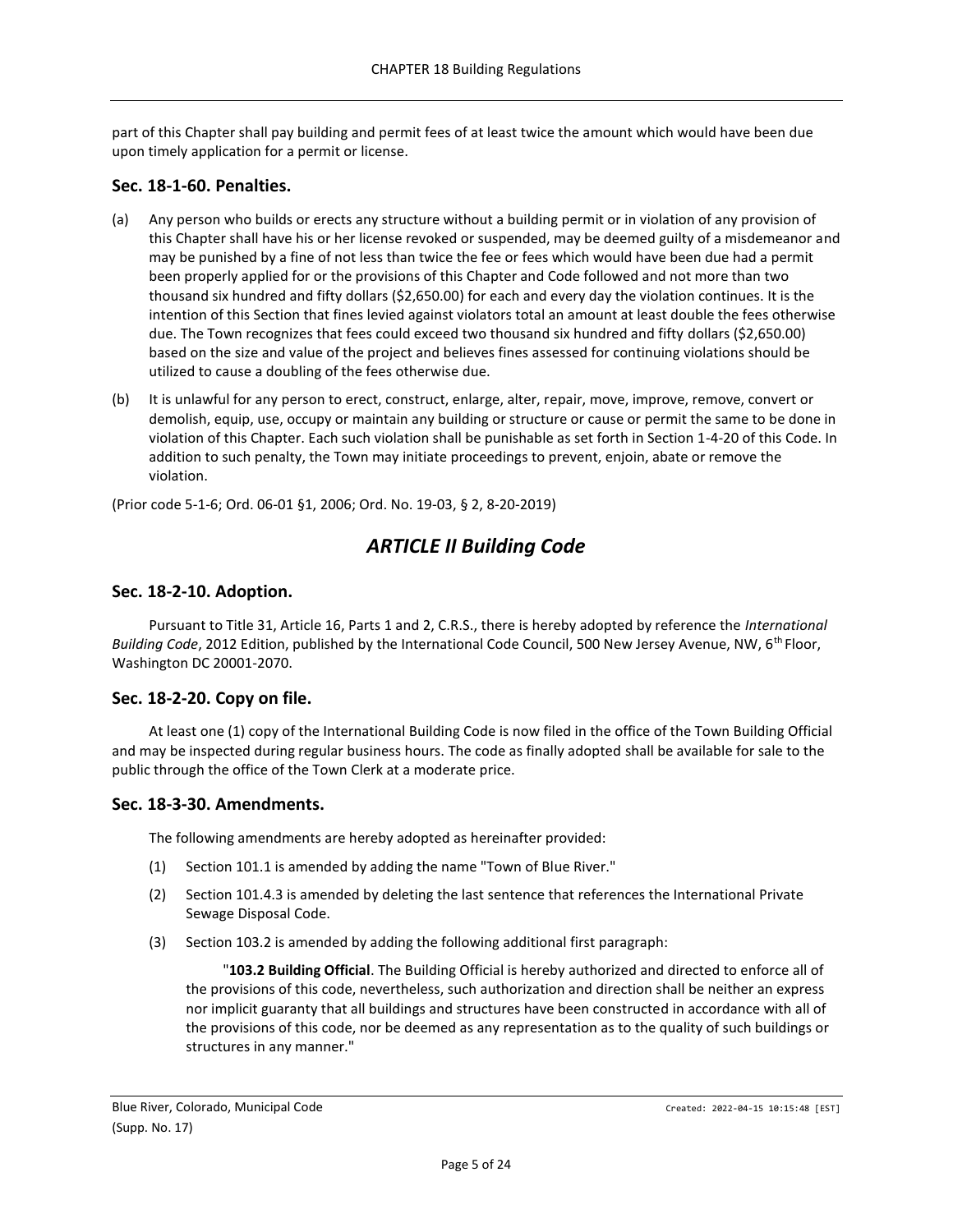(4) Section 103.3 is amended by adding the following additional first paragraph:

"**103.3 Deputies**. In accordance with the prescribed procedures of this jurisdiction, the building official shall have the authority to appoint a deputy building official, related technical officers, inspectors, plan examiners and other employees. Such employees shall have those powers and duties as have been expressly delegated by the building official, subject to modification from time to time."

(5) Section 104.8 is amended by adding the following additional first paragraph:

"The adoption and implementation of this code, as well as any previous Building Construction and Housing Standards adopted by the Town of Blue River, shall not be deemed to give rise to a duty of care on the part of any public entity, public employee or agent. Neither this code nor any previous Building Construction and Housing Standards shall create any affirmative duty or be deemed to establish any affirmative representation on behalf of the Town Board of Trustees, the Building Official of the Town of Blue River, its employees, officials or agents."

- (6) Sections 105.1.1 and 105.1.2 are hereby repealed in their entirety.
- (7) Section 105.5 is amended to read as follows:

"**105.5 Expiration**. (a) Every building permit issued by the building official under the provisions of this code shall expire 18 months after the date of issue. The building official is authorized to grant an extension to the validity of such permits, for a period of time not to exceed 18 months. Such extensions shall be based upon written request by an applicant demonstrating, to the discretion of the building official, justifiable cause for the extension, and shall be effective as of the day of written approval. (b) Every stand alone technical (mechanical, electrical, plumbing, fireplace and photovoltaic) and hot tub permit issued by the building official under the provisions of this code shall expire 3 months after the date of issue. The building official is authorized to grant an extension to the validity of such permits, for a period of time not to exceed 3 months. Such extensions shall be based upon written request by an applicant demonstrating, to the discretion of the building official, justifiable cause for the extension, and shall be effective as of the day of written approval."

(8) Section 107.1 is amended to read as follows:

"**107.1 General**. Submittal documents consisting of construction documents, statement of special inspections, geotechnical report and other data shall be submitted in two or more sets with each permit application. The construction documents shall be prepared by a registered design professional. The building official may waive the requirement for a design professional when it is found that the nature of the work is such that a design professional is not necessary to obtain compliance with the code. Where special conditions exist, the building official is authorized to require additional construction documents to be prepared by a registered design professional."

(9) Section 109.2 is amended to read as follows:

"**109.2 Schedule of permit fees**. On buildings, structures, electrical, gas, mechanical and plumbing systems or alterations requiring a permit, a fee for each permit shall be paid as required, in accordance with the *Town of Blue River Building Permit Fee Schedule* attached hereto."

(10) Section 109.4 is amended to read as follows:

"**109.4 Work commencing before permit issuance**. Any person who commences any work on a building, structure, electrical, gas, mechanical or plumbing system before obtaining the necessary permits shall be subject to fees for an investigation in addition to any other required permit fees. The investigation fee shall be as set forth in the *Town of Blue River Building Permit Fee Schedule*."

(11) Section 110.3.5 is amended by deleting the exception.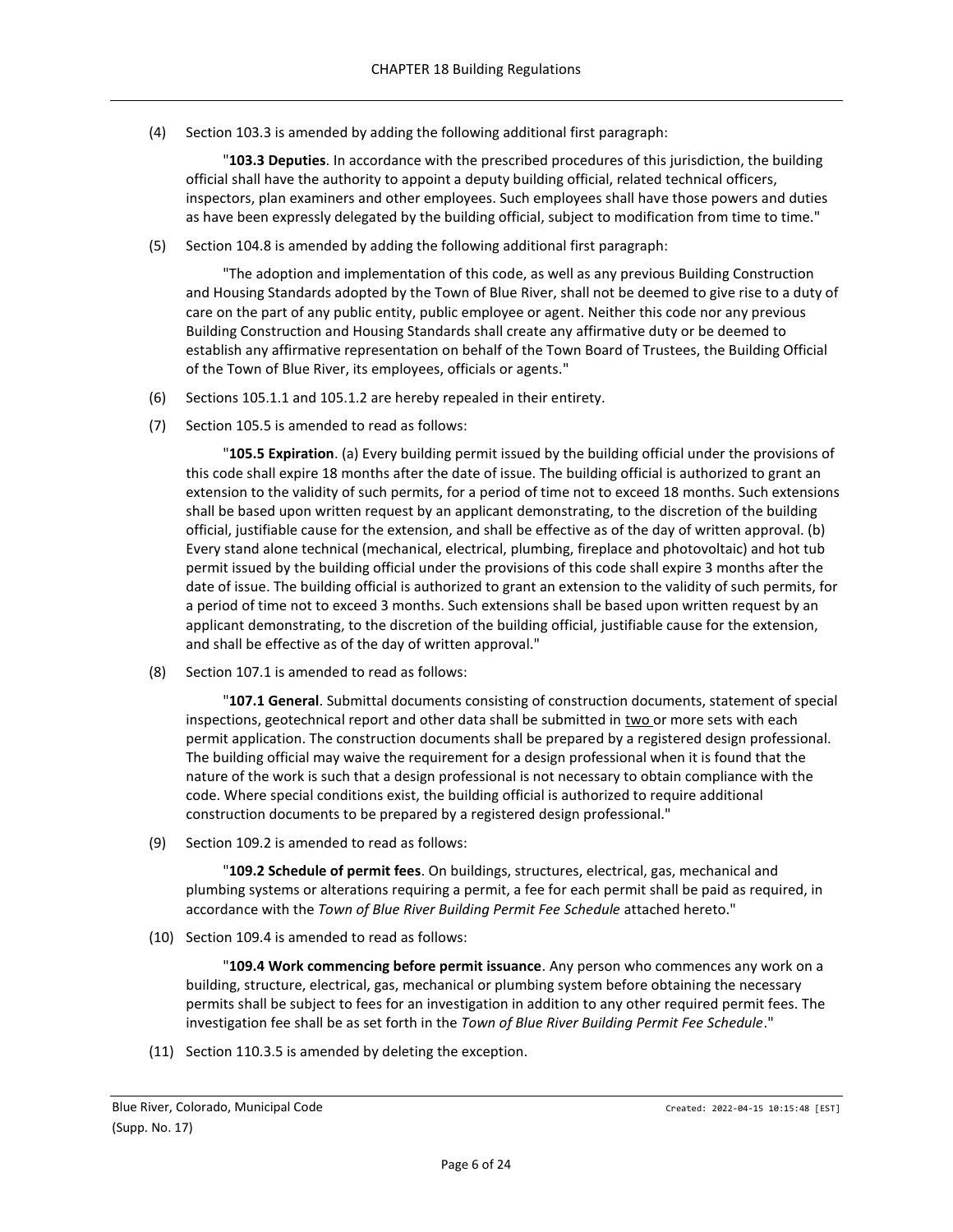(12) Section 110 is amended by adding a new subsection to read as follows:

"**110.7 Reinspections**. A reinspection fee, as specified in the *Town of Blue River Building Permit Fee Schedule* attached hereto, may be assessed for each inspection or reinspection when such portion of work for which inspection is called is not complete or when corrections called for are not made. Reinspection fees may be assessed when any of the following conditions exist:

"a. the approved plans are not readily available to the inspector,

"b. the address of the project is not properly displayed,

"c. the applicant failing to provide access on the date for which the inspection is requested,

"d. the work requiring inspection is not completed or ready for inspection, or

"e. deviation from plans requiring the approval of the building official.

"In instances where reinspection fees have been assessed, no additional inspection of the work will be performed until the reinspection fees have been paid."

(13) Section 111.3 is amended to read as follows:

"**111.3.1 Temporary occupancy**. The building official may issue a temporary certificate of occupancy before completion of the entire work covered by the permit, if, in the exercise of his discretion, he finds that the following standards have been satisfied:

"a. Such portion or portions of the structure subject to the temporary certificate of occupancy may be occupied safely and present no threat of fire or to the life, health, or welfare of the occupants or the public;

"b. Construction of the structure subject to the permit is substantially complete and only minor items of the project remain for full completion and issuance of a full certificate of occupancy;

"c. The general contractor and/or owner requesting a temporary certificate of occupancy have provided sufficient assurances to the building official that the project will reach final completion and certificate of occupancy in a timely manner; and

"d. For any multi-family or multiple unit project, including without limit townhouse and condominium projects, a duplex development, or other projects consisting of five or more units under construction, temporary certificates of occupancy may be issued for no more that forty percent (40%) of those units under construction at any time.

"**111.3.2** Prior to obtaining a temporary certificate of occupancy, the applicant must meet the following requirements:

"a. All applications for a temporary certificate of occupancy must be completed and signed by the authorized agent for the general contractor, and, where applicable, by the owner of the property in question; and

"b. Prior to the issuance of a temporary certificate of occupancy, the applicant must record in the records of the Summit County Clerk and Recorder a Notice of Temporary Certificate of Occupancy pertaining to the property in question. Upon issuance of a full certificate of occupancy for any project, the building official will issue a full release of said notice, also to be recorded in the records of the Summit County Clerk and Recorder.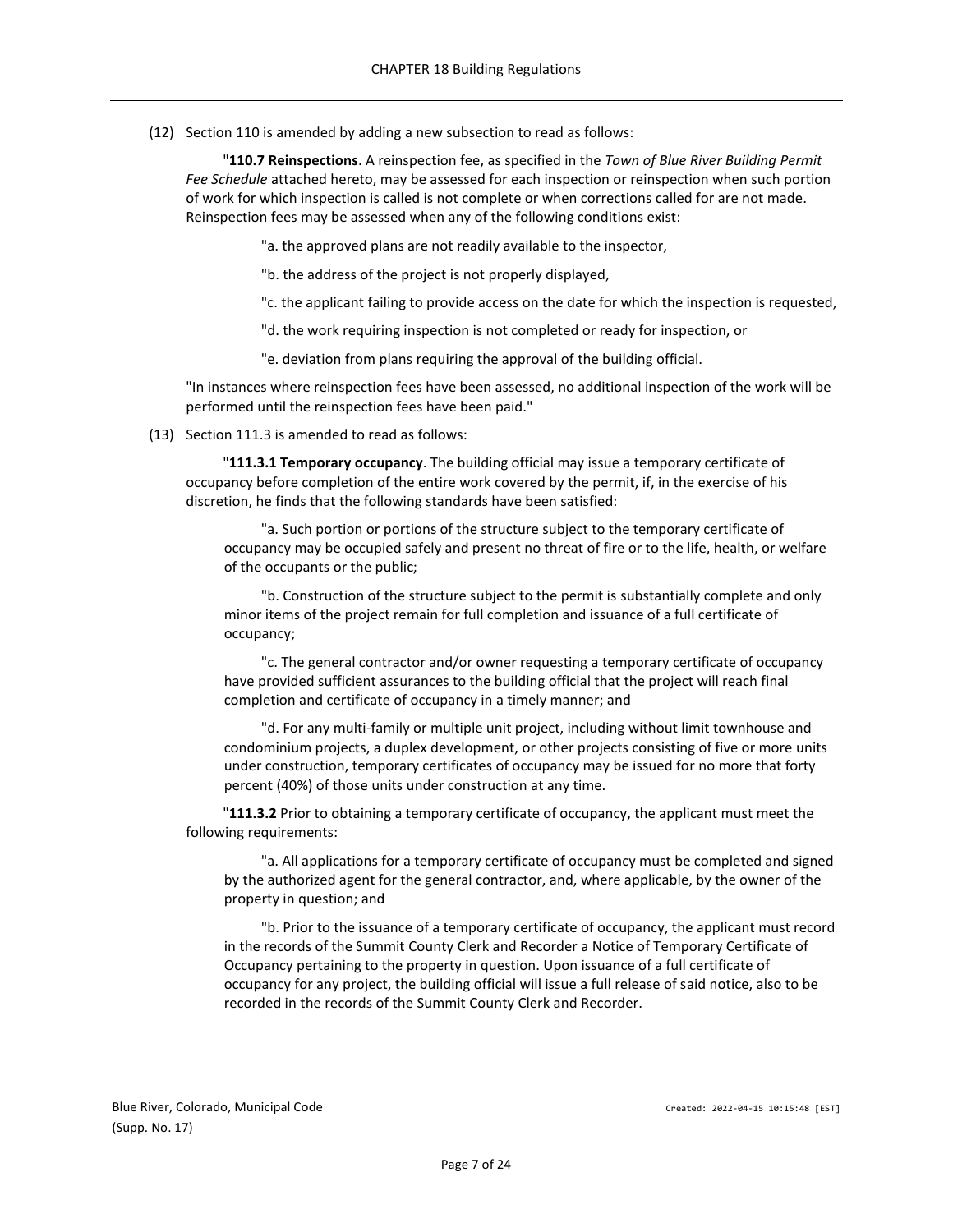"**111.3.3** Temporary certificates of occupancy shall be issued for a duration of no longer than six months. Any temporary certificates of occupancy held beyond such six month period shall automatically expire and become null and void.

"**111.3.4** Temporary certificates of occupancy shall be subject to the following fee schedule:

"a. For the first two months of such temporary certificate of occupancy, a fee of \$100 per month;

"b. For the third and fourth months of such temporary certificate of occupancy, a fee of \$200 per month;

"c. For the fifth and all subsequent months of such temporary certificate of occupancy, a fee of \$300 per month.

"**111.3.4.1** Payment for such fees shall be made in a cumulative fashion upon issuance of the temporary certificate of occupancy, with a total fee deposit payment of \$1,200.00 due upon such issuance. Applicants who complete all work required for issuance of a full certificate of occupancy and obtain such a certificate of occupancy within such six month period shall be entitled to a pro rata return of their \$1,200.00 fee deposit, calculated on a monthly basis.

"**111.3.4.2** Failure to pay the fees as designated herein, or the fees as set forth under previous temporary certificate of occupancy programs administered by the building official, in a timely manner may result in the automatic termination and expiration of the temporary certificate of occupancy so issued, in accordance with the provisions of section 111.3.6 below.

"**111.3.5** In establishing a regulatory program for the issuance of Building Permits, the Town Board of Trustees finds as follows:

"a. Temporary certificates of occupancy issued prior to the adoption of the building regulations as set forth herein fail to properly address issues of great concern, such as the duration of issuance of such temporary certificates of occupancy, assurances for final completion of the project, costs of administration, and public notice of such issuance.

"b. Moreover, the indefinite duration of such temporary certificates of occupancy creates concerns regarding life, health, and safety issues, including but not limited to the potential deterioration of the structures not finally completed.

"c. Accordingly, such temporary certificates of occupancy issued prior to the adoption of this set of building regulations are hereby considered to be legal nonconforming temporary certificates of occupancy.

"d. Given the inherent temporary nature of such temporary certificates of occupancy, the Town Board of Trustees finds that there is no reasonable long term expectation in the continued issuance and effectiveness of such authorizations.

"e. Accordingly, providing an amortization period of one year from the date of adoption of the building regulations set forth herein for the validity of all temporary certificates of occupancy issued prior to such adoption, allows the individual holder of such temporary certificates of occupancy property to enjoy the useful economic advantages of their certificate and take all reasonable steps to achieve a full certificate of occupancy prior to the expiration of such temporary certificate of occupancy.

"f. The amortization schedule contained herein is reasonable, given the balance between the costs involved to the individual holders of such certificates and the general concerns for the public health, safety and welfare served by gradually eliminating all such temporary certificates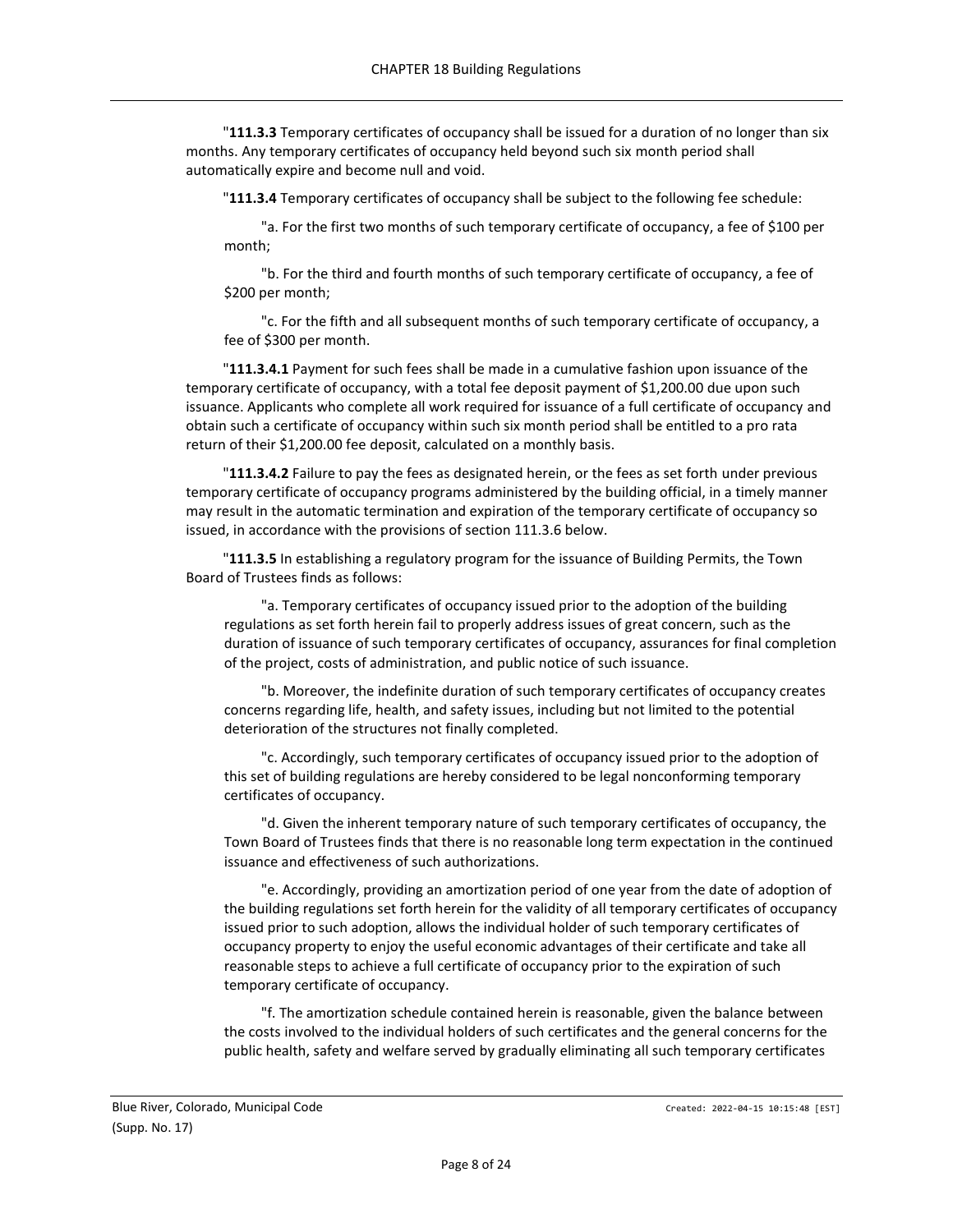of occupancy issued under standards which do not meet the current concerns addressed by the building regulations set forth herein.

"**111.3.7** A violation of any of the provisions of this section 111.3 may result in the automatic termination and expiration of the temporary certificate of occupancy so issued, and lead to the commencement of remedial action by the building department, pursuant to Sections 113 and 114 of this Code and all other available means of enforcement.

"**111.3.7.1** All temporary certificates of occupancy which have been terminated or expired in accordance with this section 111.3 shall be subject to a notice of termination of temporary certificate of occupancy pertaining to the property in question, to be recorded in the records of the Summit County Clerk and Recorder."

(14) Section 202 is amended by adding the following definitions within the alphabetical order of the existing definitions:

"**LOFT**. A habitable room or floor in a building that is open to the room or floor directly below, which may or may not qualify as a mezzanine.

"**POTENTIAL SLEEPING ROOM**. A room or space within a dwelling unit having a floor area, with 5 feet or more of ceiling height, of at least 70 square feet will be considered a sleeping room in accordance with the following:

"In a building defined as a *dwelling* or *lodging* house, any space or room having two of the following factors shall be considered a sleeping room. In a building defined as an *apartment house* or *hotel*, any room or space having one of the following factors shall be considered a sleeping room:

"a. Has walls and doors to separate it from other habitable spaces.

"b. Meets the definition of a loft as amended by Summit County.

"c. Has a closet or similar provision for clothes storage.

"d. Has a full or partial bathroom connected to the space or room, or has a path of travel to a full or partial bathroom which does not first pass through a habitable space.

"Rooms or spaces determined by these criteria to be sleeping rooms, regardless of any names, labels, or intended uses proposed by the building designer or owner, shall have emergency escape and rescue opening per the 2012 International Building Code, Section 1029, smoke detectors per Section 907, and carbon monoxide detectors per *State of Colorado House Bill 09-1091*.

"Any alteration to the room or space previously mentioned will be required to be made permanent in nature. The elimination of doors or closets will be made in such a manner that the construction cannot be readily reinstalled."

(15) Section 501.2 is amended by changing 4" to 5" and by adding the following sentence:

"The premise identification characters shall be reflective."

(16) Section 718 is amended by adding two new subsections and an exception to read as follows:

"**718.6 Factory-built fireplace enclosures**. Combustible construction enclosing factory-built fireplaces with class 'A' chimneys shall be protected on the interior (fireplace) side by one-hour fire resistive construction.

"**718.7 Factory-built chimney enclosures**. Factory-built class 'A' chimneys shall be enclosed within a continuous enclosure protected on the interior (flue) side by not less than one-hour fire resistive construction.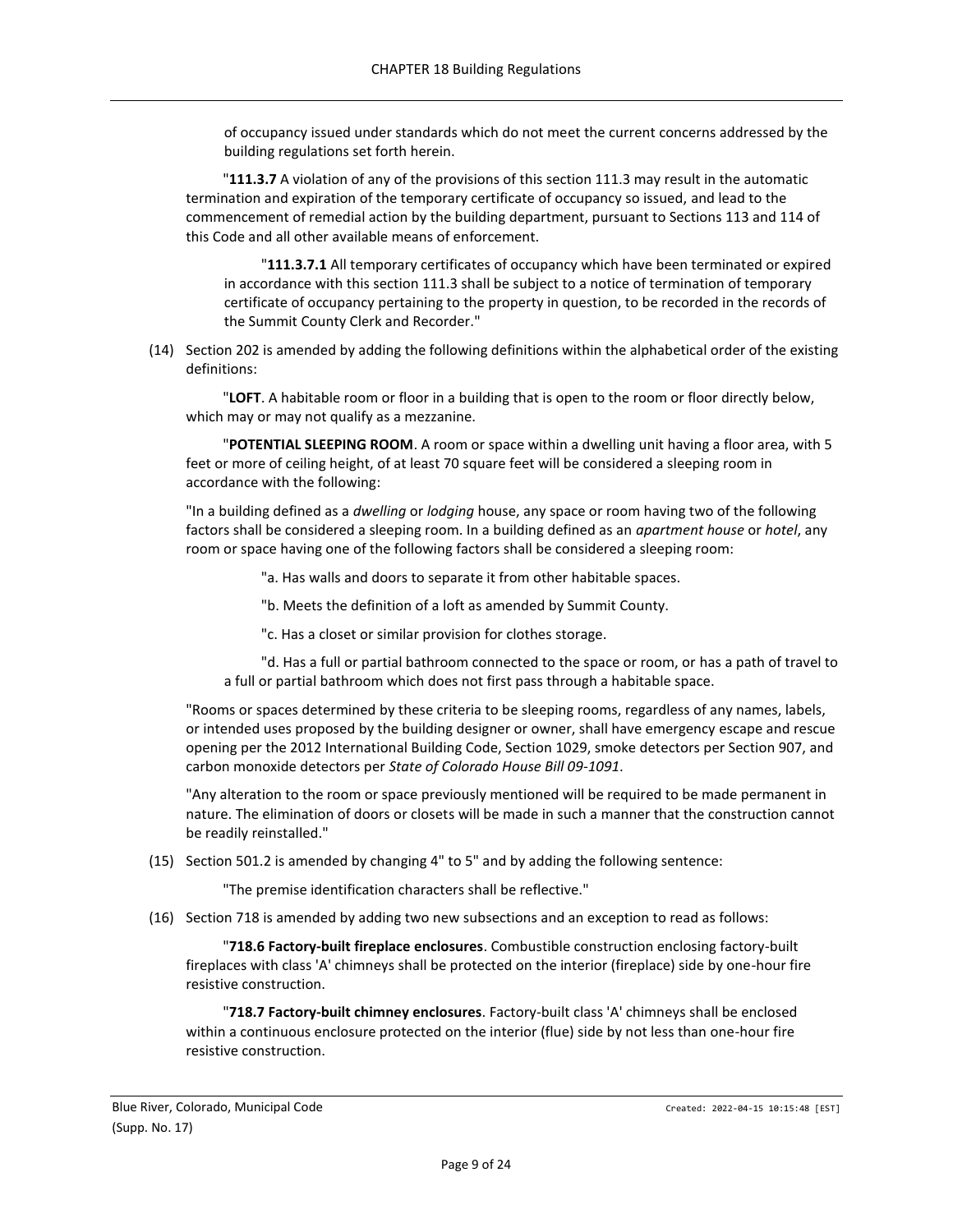#### "**Exception**:

"The portion of the chimney located in the same room as the appliance and the portion of the chimney above the finished roof are not required to be enclosed. However if they are enclosed, the interior of the shaft shall be protected by one-hour fire resistive construction."

(17) Section 901.5 is amended by adding a new subsection to read as follows:

"**901.5.1 Special inspector required**. All fire protection systems required by this code shall be reviewed at plan submittal, inspected and approved by an authorized representative of the fire department."

- (18) Section 908.7 is amended to comply with *State of Colorado House Bill 09-1091*.
- (19) Section 1503 is amended by adding a new subsection and an exception to read as follows:

"**1503.7 Snow-shed barriers**. Roofs shall be designed to prevent accumulations of snow from shedding onto exterior balconies, decks, pedestrian and vehicular exits from buildings, stairways, sidewalks, streets, alleys, areas directly above or in front of gas utility or electric utility meters, or adjacent properties.

#### "**Exception**:

"Roof areas with a horizontal dimension of no more than 48 inches (1,219 mm) that will not receive snow shedding from a higher roof. The horizontal projection shall be measured perpendicular to the exterior wall line from the edge of the roof or eave to any intersecting vertical surface."

(20) Section 1505.1 is amended to read as follows:

"**1505.1 General**. All roof coverings on new construction shall be Class A. Class A roof assemblies and roof coverings required to be listed by this section shall be tested in accordance with ASTM E 108 or UL 790. In addition, fire-retardant-treated wood roof coverings shall be tested in accordance with ASTM D 2898."

- (21) Table 1505.1 and all footnotes to the table are hereby repealed in their entirety.
- (22) Section 1507.1 is amended by adding a new subsection to read as follows:

"**1507.1.1 Ice dam protection**. An ice dam protection underlayment that consists of an approved self-adhering polymer modified bitumen sheet shall be used with all roof coverings. This ice dam protection underlayment shall extend up the slope of the roof from the drip-edge of the roof or eave and cover the entire roof decking surface."

- (23) Section 1507.2.9.2 is hereby repealed in its entirety.
- (24) Section 1507.3.3 is hereby repealed in its entirety.
- (25) Section 1507.5.3 is hereby repealed in its entirety.
- (26) Section 1507.6.3 is hereby repealed in its entirety
- (27) Section 1507.7.3 is hereby repealed in its entirety.
- (28) Section 1507.8 is amended to read as follows:

"**1507.8 Wood shingles**. The installation of wood shingles shall comply with the provisions of this section."

(29) Table 1507.8 is hereby repealed in its entirety.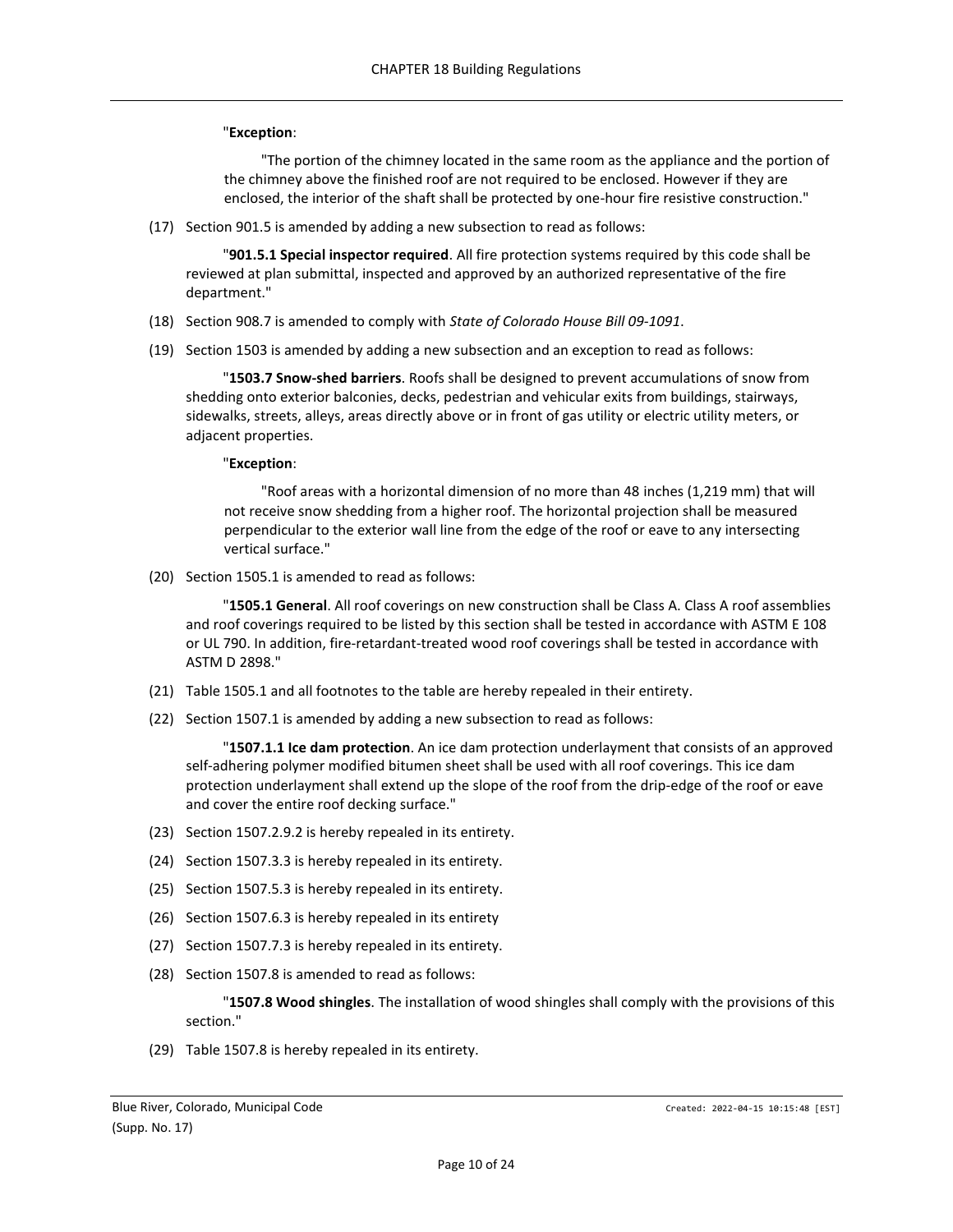- (30) Section 1507.8.3 is hereby repealed in its entirety.
- (31) Section 1507.9 is amended to read as follows:

"**1507.9 Wood shakes**. The installation of wood shakes shall comply with the provisions of this section."

- (32) Section 1507.9.3 is hereby repealed in its entirety.
- (33) Section 1608.2 is amended to read as follows:

"**1608.2 Snow loads**. The loads to be used in determining the design snow loads for roofs shall be 100 pounds per square foot and for exterior balconies and decks shall be 125 pounds per square foot. There shall be no reduction for duration."

(34) Section 1809.5 is amended by the addition of the following sentence:

"Frost line of the locality is established as 40 inches below grade."

(35) Section 2113 is amended by the addition of the following subsections to read as follows:

"**2113.21 Limitation on the type and number of devices**. Solid fuel-burning devices that are not properly certified are prohibited in new construction. Outdoor wood fired hydronic heaters shall not be allowed. The number of certified solid fuel-burning devices that may be installed in newly constructed buildings shall not exceed the following limits:

"a. Apartments, condominiums, hotel/motel rooms, commercial and industrial buildings: no solid fuel-burning devices shall be allowed. One solid fuel-burning device shall be allowed in lobbies of hotels or motels or restaurants.

"b. In all buildings which are either occupied or have received a current and valid building permit prior to October 1, 1992, the installation of any solid fuel-burning device is prohibited if the resulting number of solid fuel-burning devices exceeds the limitations contained in this section. However, such limitations shall not apply to the replacement of a non-certified solid fuel-burning device with a certified solid fuel-burning device.

"**CERTIFIED SOLID FUEL-BURNING DEVICE** is a solid fuel-burning device which is certified by the Air Pollution Control Division of the Colorado Department of Public Health and Environment, or one that is approved by the building official as meeting the EPA Phase II 'certification' or 'qualification' standard. These standards shall be independently tested by an accredited laboratory to meet the particulate emissions of 7.5 grams per hour for noncataclytic solid fuel-burning devices, or 4.1 grams per hour for catalytic solid fuel-burning appliances. Masonry heaters shall be approved by the state or documentation shall be provided verifying that 'field test results' conducted by an EPA accredited laboratory show no violation of the existing 6.0 grams per kilogram emission standard per State Regulation No.4.

"**NEW CONSTRUCTION**, for the purpose of this section, is construction of a residential, commercial, industrial, agricultural or accessory building. This shall include any modifications, replacement or relocation of existing solid fuel-burning devices. However, modifications to solid fuel-burning devices shall not include repair, replacement or relocation of flue pipe.

"**SOLID FUEL-BURNING DEVICES** are any fireplace, stove, firebox, or other device intended and/or used for the purpose of burning wood, coal, pulp, paper, pellets or other non-liquid or non-gaseous fuel.

#### "**2113.22 Factory built chimneys**.

"a. Factory built chimneys shall be supported at intervals not to exceed 10 feet by wall straps or equivalent.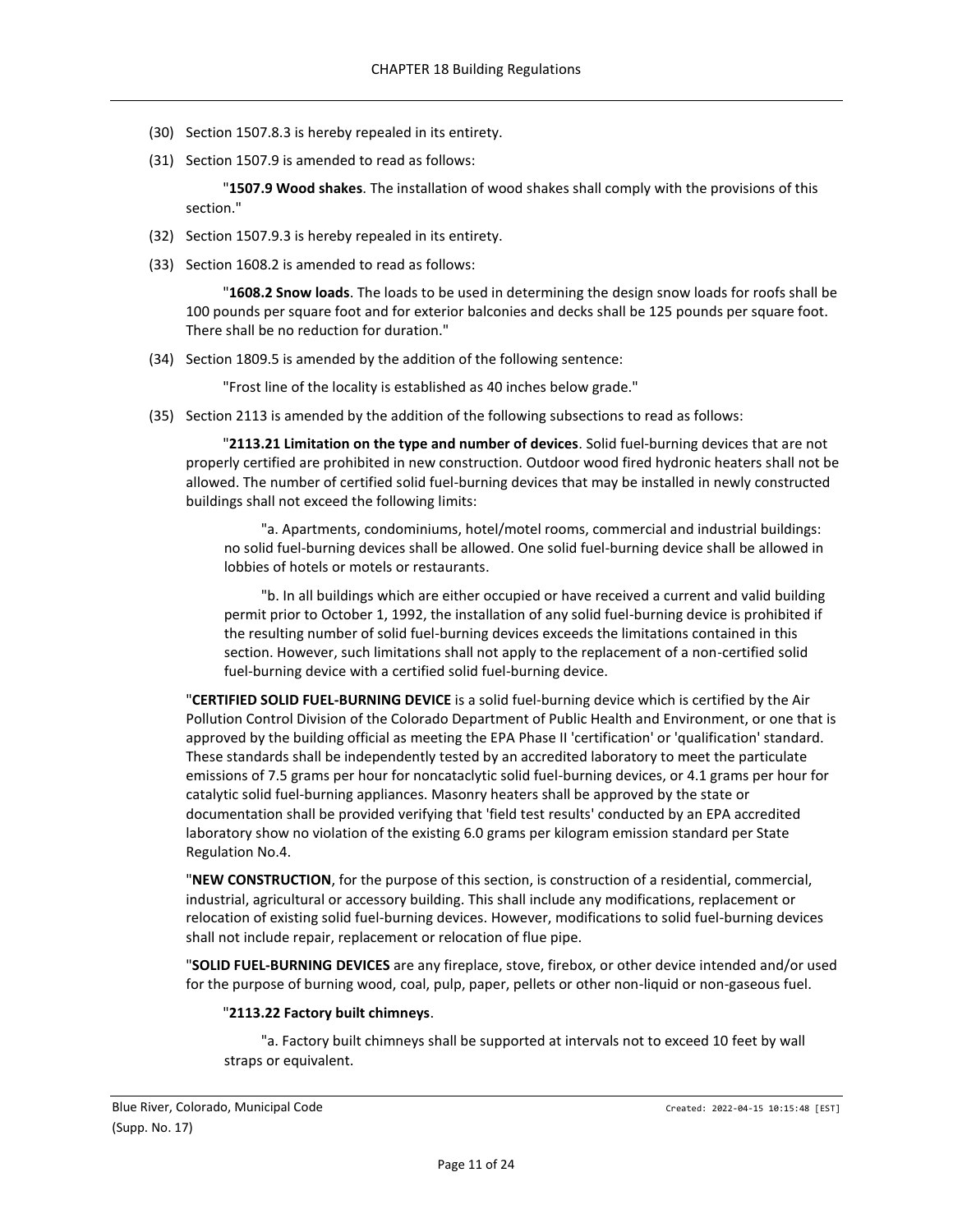"b. Factory built chimneys shall have the outer wall of adjacent chimney sections fastened together by three sheet metal screws, installed approximately 120 degrees apart. Such fastenings shall be in addition to and not in lieu of those requirements mandated by the manufacturers' instructions, except when specifically prohibited by those instructions or the terms of their listing.

"**Exception**: Where approved manufacturers' locking bands are used.

"c. The points of termination of a factory built chimney shall not be within 10 inches vertically of the point of termination of any adjacent chimney or appliance vent within 24 inches horizontally. No factory built chimney shall terminate closer than 24 inches to combustible finish materials."

(36) Section 2303.1.1 is amended by adding the following paragraph:

"All logs used in a structural capacity must be graded and marked by an approved grading agency, in conformance with DOC PS 20. In lieu of a grade mark, a certificate of an onsite inspection issued by a 3<sup>rd</sup> party lumber grading or inspection agency may be accepted."

- (37) Section 2901.1 is amended by deleting the reference to the International Private Sewage Disposal Code.
- (38) Section 2902.2 Exception 2 is amended to read as follows:

"**2902.2 Exception 2**. Separate facilities shall not be required in structures or tenant spaces with a total occupant load, including both employees and customers, of 30 or less."

- (39) Section 3109.4 is amended by the deletion of the exception.
- (40) Section 3401.3 is amended by deleting the reference to the ICC Electrical Code, International Property Maintenance Code and the International Private Sewage Disposal Code.
- (41) Section 3412.2 is amended to add the following date: "September 18, 1972."
- (42) Section 3412.3.2 is amended by deleting the reference to the International Property Maintenance Code.
- (43) Section 3412.4 is amended to read as follows:

"**3412.4 Investigation and evaluation**. For proposed work covered by this section, the building owner shall cause the existing building to be investigated and evaluated in accordance with the provisions of this section by a design professional licensed to practice in the State of Colorado."

(44) Section 3412.6 is amended by adding the following first paragraph.

"The building owner shall cause the existing building to be evaluated in accordance with the provisions of this section by a design professional(s) licensed to practice in the State of Colorado."

(45) Chapter 36. Amend the International Building Code to add a Chapter 36 to read exactly as set forth in Chapter 45 of the IRC, Fire Mitigation.

# *ARTICLE III Electrical Code*

### <span id="page-11-1"></span><span id="page-11-0"></span>**Sec. 18-3-10. National Electrical Code adopted.**

(a) The National Electric Code 2020 edition, published by the National Fire Protection Association, 1 Batterymarch Park, Quincy, Massachusetts 02169 (commonly referred to as the "NEC"), is hereby adopted by reference as if set forth herein. The subject matter of the adopted code includes provisions and standards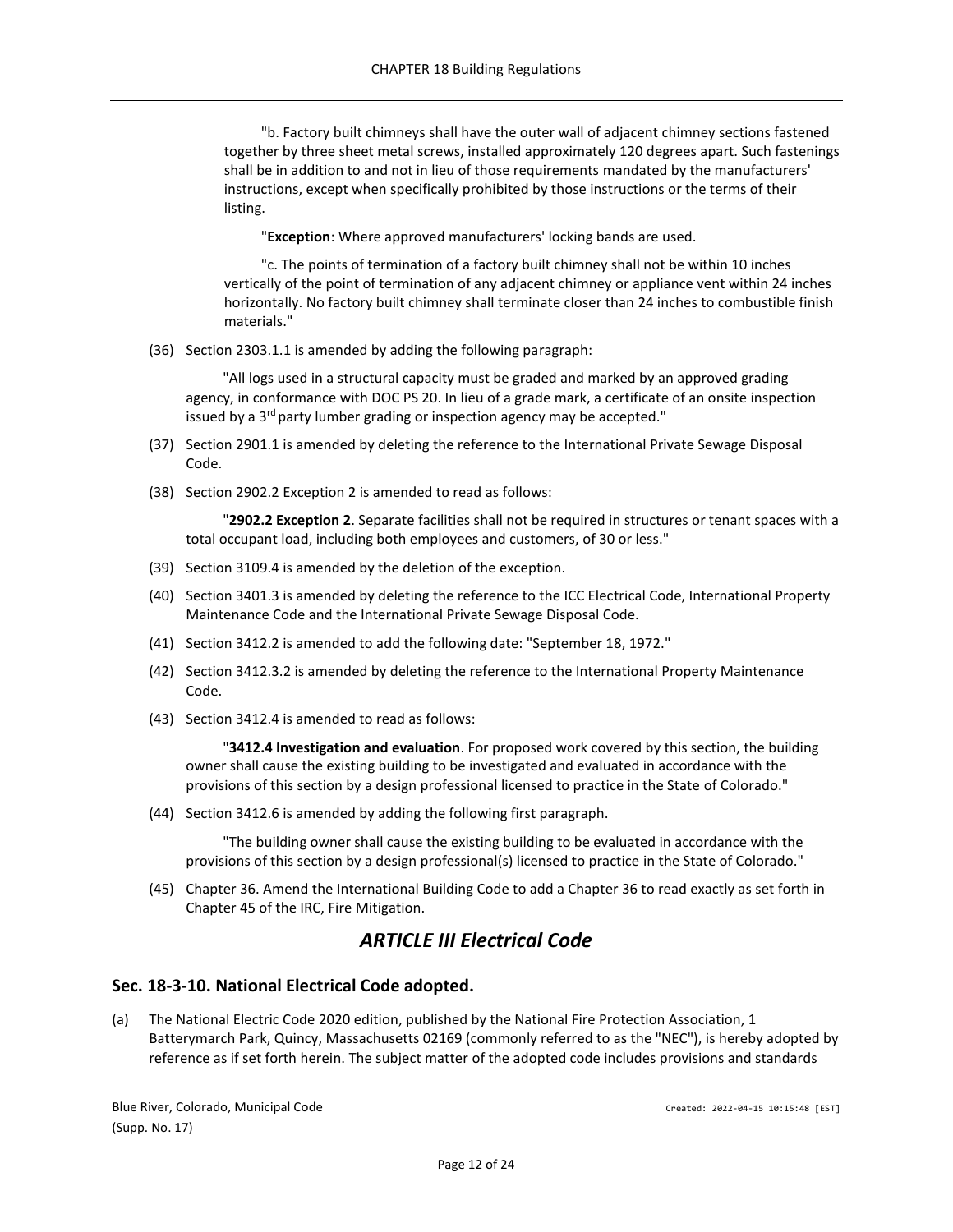considered necessary for safe electrical design, installation, and inspection to protect consumers and property from electrical hazards.

(b) No building shall be hereafter constructed, erected, enlarged, altered, or moved into the Town unless the same shall, as to design, construction, quality of materials and workmanship, conform with the National Electrical Code, as adopted and as may be amended.

(Prior code 5-1-2B; Ord. 06-01 §1, 2006; Ord. 08-03, 2008; Ord. 11-10 §1, 2011; Ord. No. 17-07, § 1, 12-29-2017; Ord. No. 2021-11, § 1, 11-16-2021)

## <span id="page-12-0"></span>**Sec. 18-3-20. Copy on file.**

At least one (1) copy of the National Electrical Code, 2020 Edition, is now filed in the principal office of the Town of Blue River and may be inspected during regular business hours. The National Electrical Code as adopted shall be available for sale to the public from the Town of Blue River in accordance with Section 31-16-206, C.R.S.

## <span id="page-12-1"></span>**Sec. 18-3-30. Penalties for violation of the National Electrical Code.**

It is unlawful and shall be a violation of the Municipal Code for any person to erect, install, repair, alter, relocate, add to, replace, demolish, use, occupy, or maintain any building or structure, or cause or permit the same to be done, in violation of the National Electric Code as adopted by the Town of Blue River ("NEC"). In addition to other sanctions set forth in the NEC, a person who violations the NEC may have his or her license and/or permit revoked or suspended and/or may receive a penalty in an amount not to exceed the maximum amount authorized in Section 1-4-20 of this Code.

<span id="page-12-2"></span>(Ord. No. 2021-11, § 3, 11-16-2021)

## *ARTICLE IV Dangerous Buildings Code*

### <span id="page-12-3"></span>**Sec. 18-4-10. Adoption.**

The following standard code, as hereinafter amended, is hereby adopted by reference: the *Uniform Code for the Abatement of Dangerous Buildings,* 1997 Edition, published by the International Conference of Building Officials, 5360 South Workman Mill Road, Whittier, California.

### <span id="page-12-4"></span>**Sec. 18-4-20. Copy on file.**

At least one (1) copy of the *Uniform Code for the Abatement of Dangerous Buildings,* certified to be a true copy, has been and is now on file in the office of the Town Clerk and may be inspected by any interested person between the hours of 8:00 a.m. and 5:00 p.m., Monday through Friday, holidays excepted. The code as finally adopted shall be available for sale to the public through the office of the Town Clerk at a moderate price.

### <span id="page-12-5"></span>**Sec. 18-4-30. Amendments.**

The following amendment is hereby adopted as hereinafter provided: Section 301, General, is hereby amended to change the definition of BUILDING CODE to read as follows:

"BUILDING CODE is the *International Residential Code,* published by the International Code Council, Inc., as adopted by this jurisdiction."

(Prior code 5-1-3D; Ord. 06-01 §1, 2006)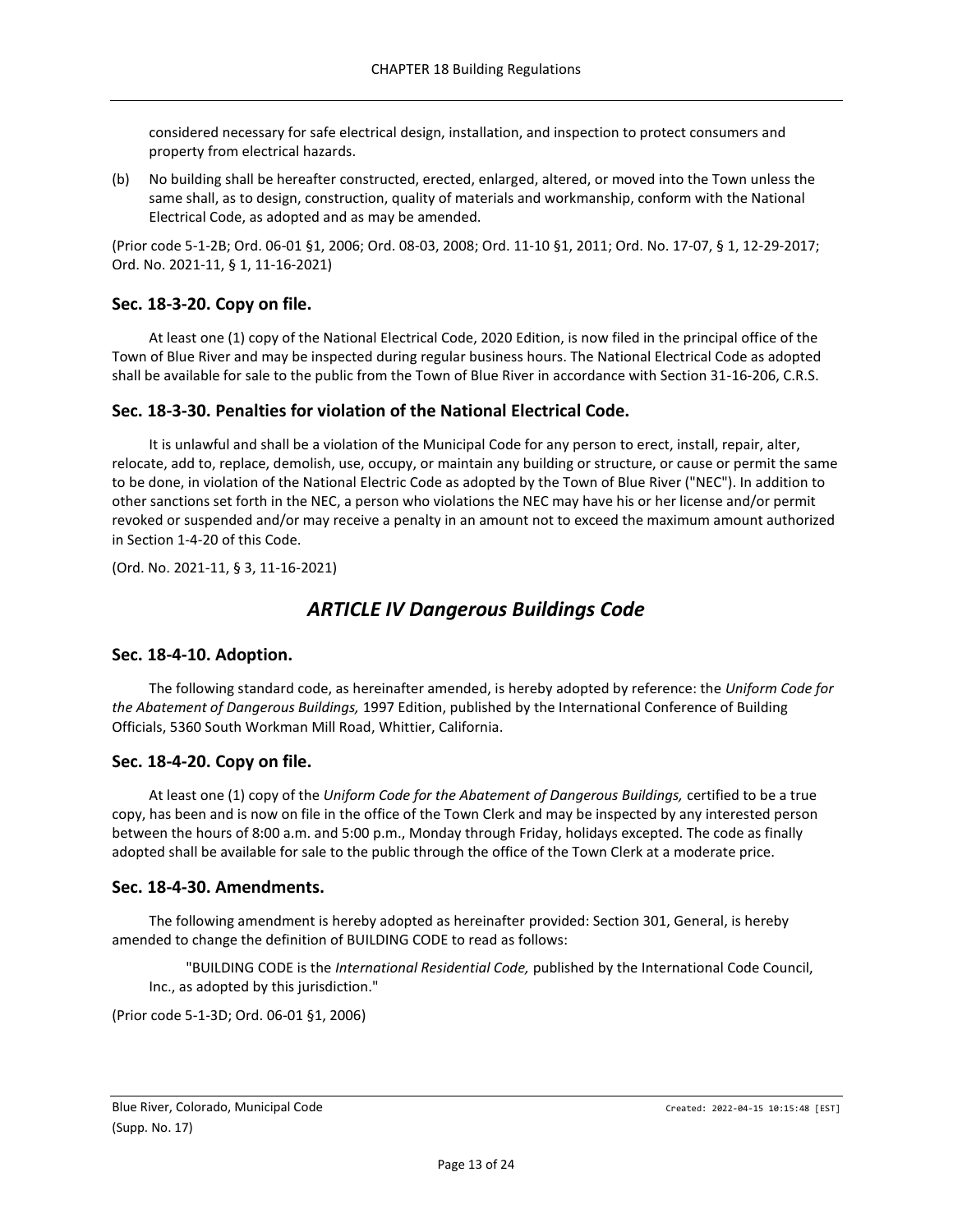# *ARTICLE V Fire Code<sup>1</sup>*

## <span id="page-13-1"></span><span id="page-13-0"></span>**Sec. 18-5-10. Adoption.**

Pursuant to Colorado Revised Statutes, Title 31, Article 16, Parts 1 and 2, there is hereby adopted by reference the International Fire Code, 2018 Edition, originally published by the International Code Council, 500 New Jersey Avenue, NW, 6th floor, Washington, DC, 20001-2070, in the form amended, published, and promulgated by the Red, White and Blue Fire Protection District ("fire district"), 316 N. Main Street, Breckenridge, Colorado, 80424. The fire district amended the International Fire Code by the district's Resolution No. 2019-06 and, as amended by the district and as adopted by the ordinance from which this section derived, the Fire Code is hereinafter referred to for purposes of this Municipal Code as the "Blue River Fire Code" or the "Fire Code."

## <span id="page-13-2"></span>**Sec. 18-5-20. Copy on file.**

At least one (1) copy of the Blue River Fire Code is now filed in the office of the Town Building Official and may be inspected during regular business hours. The Fire Code as finally adopted shall be available of sale to the public through the office of the Town Clerk.

## <span id="page-13-3"></span>**Sec. 18-5-30. Definitions.**

- (a) Whenever the words "fire department," "district," or "fire district" are used in the Fire Code, such words shall mean the Red, White and Blue Fire Protection District.
- (b) Whenever the word "jurisdiction" is used in the Fire Code, it shall be held to mean the Town of Blue River or the Red, White and Blue Fire Protection District as the case implies.

(Ord. No. 19-02, § 1, 7-16-2019)

Editor's note(s)—Ord. No. 19-02, § 1, adopted July 16, 2019, repealed former § 18-5-30 and enacted a new § 18-5-30, as set out herein. The former section pertained to amendments to the fire code and derived from Ord. 16-02, § 1, adopted Sept. 20, 2016.

## <span id="page-13-4"></span>**Sec. 18-5-40. Amendments.**

(a) The term and definition of "Permanent Fire Ring" as used in the 2018 International Fire Code is amended and replaced with the following term and definition:

**Permanent Outdoor Fireplace or Fire Ring.** A permanently constructed feature, with a screen that prevents ember emissions, and without air gaps in its surrounding sides and a solid bottom, or earthen bottom free of roots and other organic material, used to contain campfires and prevent them from spreading and turning into a wildfire.

(b) The term and definition of "Portable Outdoor Fireplace" as used in the 2018 International Fire Code is amended and replaced with the following term and definition:

**Portable Outdoor Fireplace or Chiminea.** A commercially designed and manufactured device with a screen that prevents ember emission s that is placed on a surface barren of combustible materials.

<sup>1</sup>Editor's note(s)—Ord. 16-02, § 1, adopted September 20, 2016, repealed the former Article V., §§ 18-5-10—18-5- 60, and enacted a new Article V as set out herein. The former Article V pertained to similar subject matter and derived from Prior Code, §§ 5-4-1—5-4-6; and Ord. 06-01, § 1, adopted in 2006.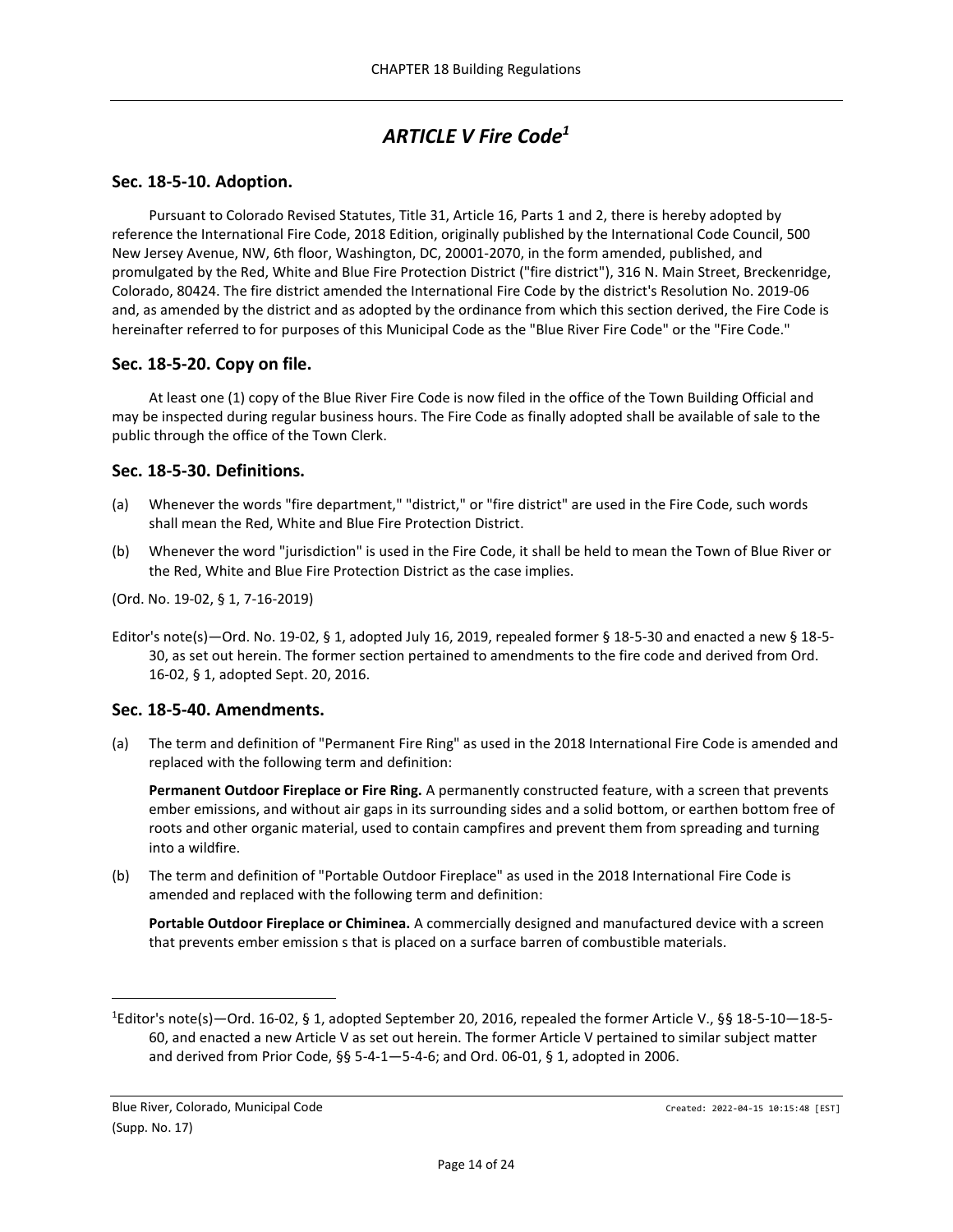(c) The term and definition of "Recreational Fire" as used in the 2018 International Fire Code is amended and replaced with the following term and definition:

**Recreational Fire.** An outdoor fire on private land contained to a commercially designed and manufactured fireplace, a permanent outdoor fireplace or fire ring, of a portable outdoor fireplace or chiminea that is assembled, located and operated in accordance with the manufacturer's or designer's instructions. The fire shall not exceed a total fuel area of 3 feet (914 mm) or less in diameter and 2 feet (610 mm) or less in height. A solid fuel source such as wood or charcoal must be used and the fire is intended for pleasure, religious, ceremonial, cooking, warmth, or similar purposes. Recreational fire shall not be used for the purpose of waste removal or trash incineration.

(d) A new Section 307.4.3 is added to read as follows:

Portable outdoor fireplaces. Portable outdoor fireplaces shall be used in accordance with the manufacturer's instructions and shall not be operated within 15 feet (3048 mm) of a structure or combustible material.

(e) Appendix O of the 2018 International Fire Code is hereby deleted.

(Ord. No. 2021-09, § 1, 6-15-2021)

### <span id="page-14-0"></span>**Sec. 18-5-60. Violations and penalties.**

Any person violating any of the provisions of this Chapter shall have his or her license and/or permit revoked or suspended, may be deemed guilty of a misdemeanor and shall be punished as provided in Section 1-4-20 of this Code.

# *ARTICLE VI Energy Conservation Code*

## <span id="page-14-2"></span><span id="page-14-1"></span>**Sec. 18-6-10. Adoption.**

Pursuant to Title 31, Article 16, Parts 1 and 2, C.R.S., there is hereby adopted by reference the *International Energy Conservation Code*, 2012 Edition, published by the International Code Council, 500 New Jersey Avenue, NW, 6th Floor, Washington DC 20001-2070.

### <span id="page-14-3"></span>**Sec. 18-6-20. Copy on file.**

At least one (1) copy of the International Energy Conservation Code is now filed in the office of the Town Building Official and may be inspected during regular business hours. The code as finally adopted shall be available for sale to the public through the office of the Town Clerk at a moderate price.

#### <span id="page-14-4"></span>**Sec. 18-6-30. Amendments.**

The following amendments are hereby adopted as hereinafter provided:

- (1) Section C101.1 is amended by adding the name "Town of Blue River."
- (2) Table R402.1.1 is amended to add a Footnote "j" as set forth in IRC Amendment N1102.1.1.
- (3) Table R402.1.1 Footnote d is amended to read as follows:

"<sup>d</sup> R-10 shall be required under the entire heated slab."

- (4) Table R402.1.3 is amended to read exactly as set forth in IRC Amendment to Table 1102.1.1.
- (5) Section R402.2.9 Slab-on-grade floors is amended to read exactly as set forth in IRC Amendment N1102.2.2.9.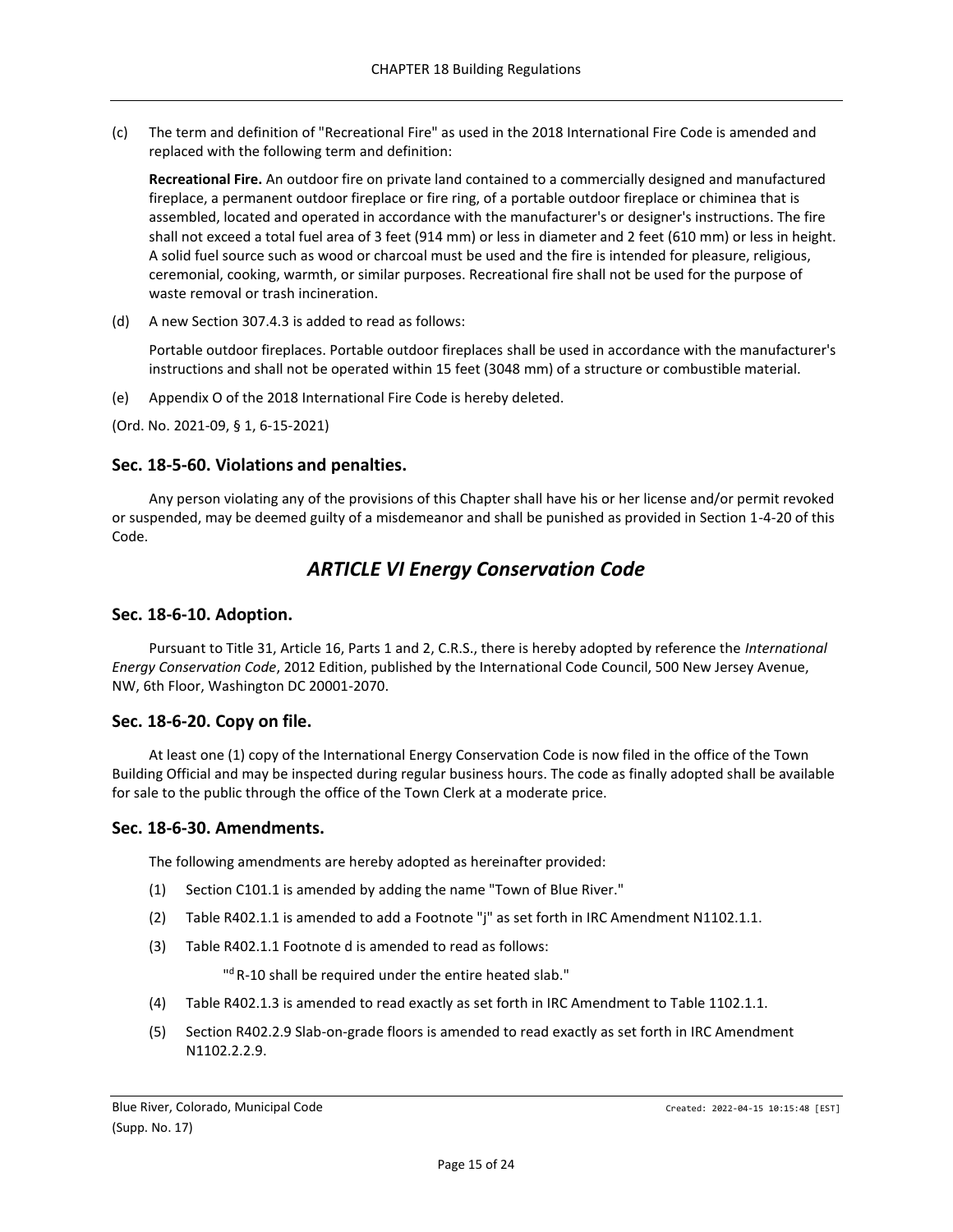(6) Section R402.4.1.2 Testing is amended to add the following exception:

#### "**Exception**:

"Projects that have been inspected by an approved third party verifying that air barriers and air sealing has been installed in accordance with sections 3 and 5 of ENERGY STAR Certified Homes, Version 3 (Rev.07) Thermal Enclosure System Rater Checklist."

- (7) Section 101.1 is amended by adding the name "Town of Blue River."
- (8) Section 103.2 Appointment is amended to read exactly as set forth in IBC Amendment 103.2.
- (9) Section 103.3 Deputies is amended to read exactly as set forth in IBC Amendment 103.3.
- (10) Section 103.4 Liability is amended to read exactly as set forth in IBC Amendment 104.8.
- (11) Section 106.4.3 Expiration is amended to read exactly as set forth in IBC Amendment 105.5.
- (12) Section 106.5.4 Extensions is hereby repealed in its entirety.
- (13) Section 106.6.2 Fee schedule is amended to read exactly as set forth in IMC amendment 106.5.2.
- (14) Section 106.6.3 Fee refunds is amended to read exactly as set forth in IMC amendment 106.5.3.
- (15) Section 106.6 is amended to add a new subsection:

"**106.6.4 Reinspections**, to read exactly as set forth in IBC amendment 109.7."

- (16) Section 108.4 Violation penalties is amended to read exactly as set forth in IBC 114.4.
- (17) Section 108.5 Stop work orders is amended to read exactly as set forth in IBC 115.
- (18) Section 109 Means of Appeal is hereby repealed in its entirety and reenacted to read exactly as set forth per IBC 113.
- (19) Section 303.2 Hazardous locations is amended to add a sentence to read as follows:

"**303.2 Hazardous locations**. All exterior fire pits and fireplaces shall not be installed on or under combustible structures unless the entire appliance is listed and tested as one unit for that application."

- (20) Section 303.3 Prohibited locations is amended by deleting Exceptions 3 and 4.
- (21) Section 304.11 #8 is amended to read as follows:

"8. Combustion air duct. Combustion air intake openings located on the exterior of a building shall have the lowest side of such openings located not less than 36 inches vertically from the adjoining grade level."

- (22) Section 406.4.1 Test pressure is amended to read exactly as set forth in IRC Amendment G2417.4.1.
- (23) Section 501.8 Equipment not required to be vented is amended by deleting Exceptions 8 and 10.
- (24) Section 503.8 Venting system termination location is amended to add a sentence that reads as follows (applicable to items 2 and 3):

"The bottom of all vent terminations and air intakes shall be located at least 36 inches above finished ground level."

- (25) Section 506 Factory-built Chimneys is amended by adding new subsections to read exactly as set forth in IBC Amendments 718.6, 718.7, 2113.21 and 2113.22.
- (26) Section 602.1 is amended to read as follows: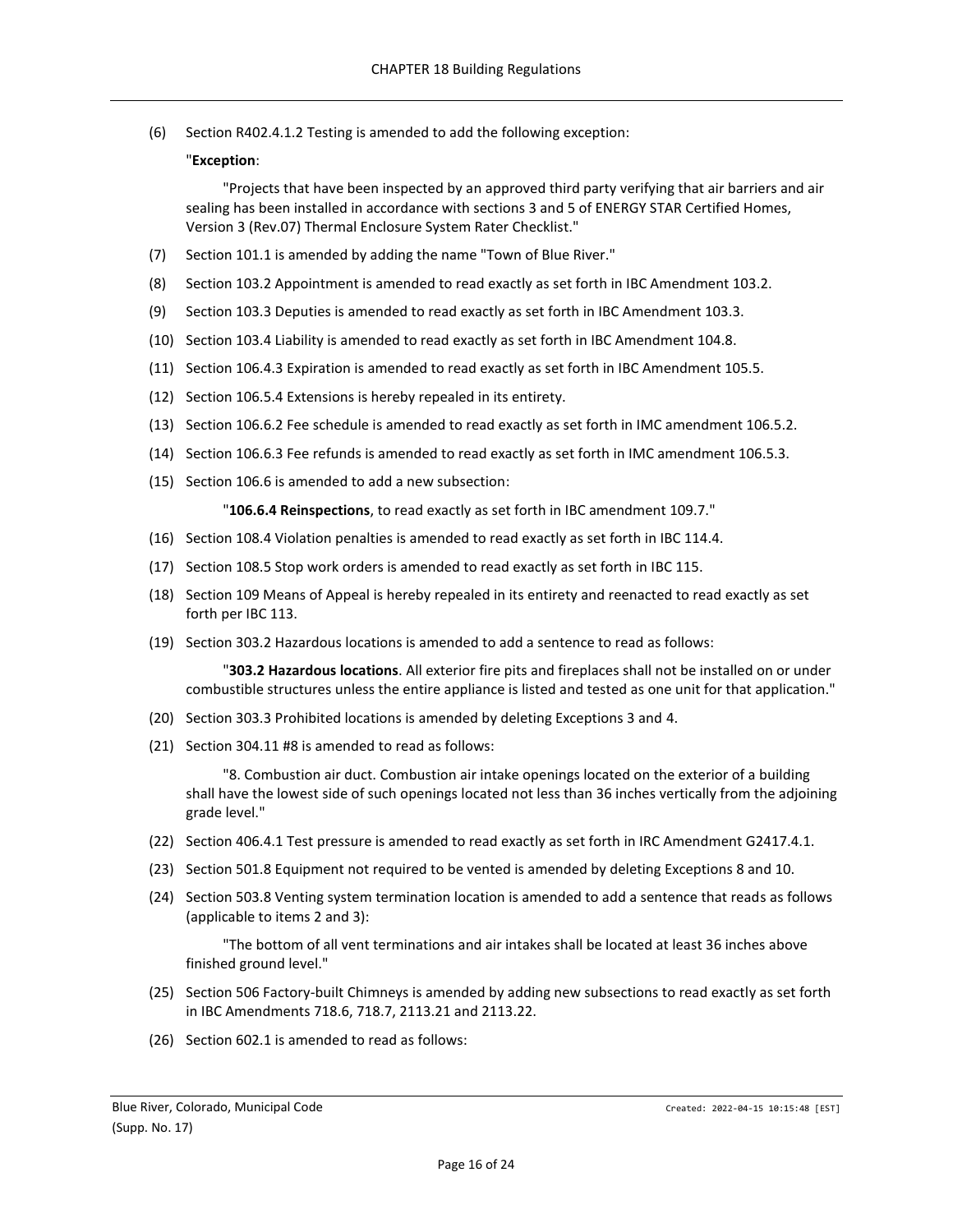"**602.1 General**. Decorative appliances for installation in approved solid fuel-burning fireplaces shall be tested in accordance with ANSI Z21.60 and shall be installed in accordance with the manufacturer's installation instructions."

- (27) Section 602 Decorative Appliances for Installation in Fireplaces is amended by adding a new subsection 602.4 Gas logs to read exactly as set forth in as IRC Amendment G2432.
- (28) Section 603.1 is amended to read as follows:

"**603.1 General**. Log lighters are prohibited."

(29) Section 618.4 is amended by adding a new subsection as follows:

"**618.4.1 Outside air sources**. Outside air shall not be obtained from an exterior opening within 36-inches of finished ground level."

- (30) Section 621 Unvented room heaters is hereby repealed in its entirety.
- <span id="page-16-0"></span>(31) Section 634 is hereby repealed in its entirety.

## *ARTICLE VII Residential Code*

## <span id="page-16-1"></span>**Sec. 18-7-10. Adoption.**

Pursuant to Colorado Revised Statutes, Title 31, Article 16, Parts 1 and 2, there is hereby adopted by reference the International Residential Code, 2018 Edition, published by the International Code Council, 500 New Jersey Avenue, NW, 6th floor, Washington, DC, 20001-2070.

## <span id="page-16-2"></span>**Sec. 18-7-20. Copy on file.**

At least one (1) copy of the International Residential Code is now filed in the office of the Town Building Official and may be inspected during regular business hours. The International Residential Code as finally adopted shall be available of sale to the public through the office of the Town Clerk.

### <span id="page-16-3"></span>**Sec. 18-7-30. Amendments.**

The following amendments are hereby adopted:

- (1) Section R101.1 is amended by adding the name "Town of Blue River."
- (2) Whenever the International Residential Code references "Name of Jurisdiction," the "Town of Blue River" shall be inserted.
- (3) Section R110.4 titled "Temporary occupancy" is deleted in its entirety.
- (4) Any reference with the International Residential Code to "temporary certificate of occupancy" shall be inapplicable and interpreted in a manner consistent with the Town's policy not to issue temporary certificates of occupancy.

\_\_\_\_\_\_\_\_\_\_\_\_\_\_\_\_\_\_\_\_\_\_\_\_\_\_\_\_\_\_\_\_\_\_\_\_\_\_\_\_\_\_\_\_\_

- (5) Section R111.3 titled "Authority to disconnect service utilities" is deleted in its entirety.
- (6) Table R301.2(1) is amended to read as follows:

| Roof | Wind      | Seismic  | Subject to damage from |       |                | Winter            | lce barrier        | Flood  | Air      | Mean              |
|------|-----------|----------|------------------------|-------|----------------|-------------------|--------------------|--------|----------|-------------------|
| snow | speed     | desian   | Weath-                 | Frost | <b>Termite</b> | desian            | underlavment       | hazara | freezina | annual            |
| load | $(mph)^d$ | cateaorv | erina <sup>a</sup>     | line  |                | temp <sup>e</sup> | <i>reauirement</i> |        | index    | temp <sup>k</sup> |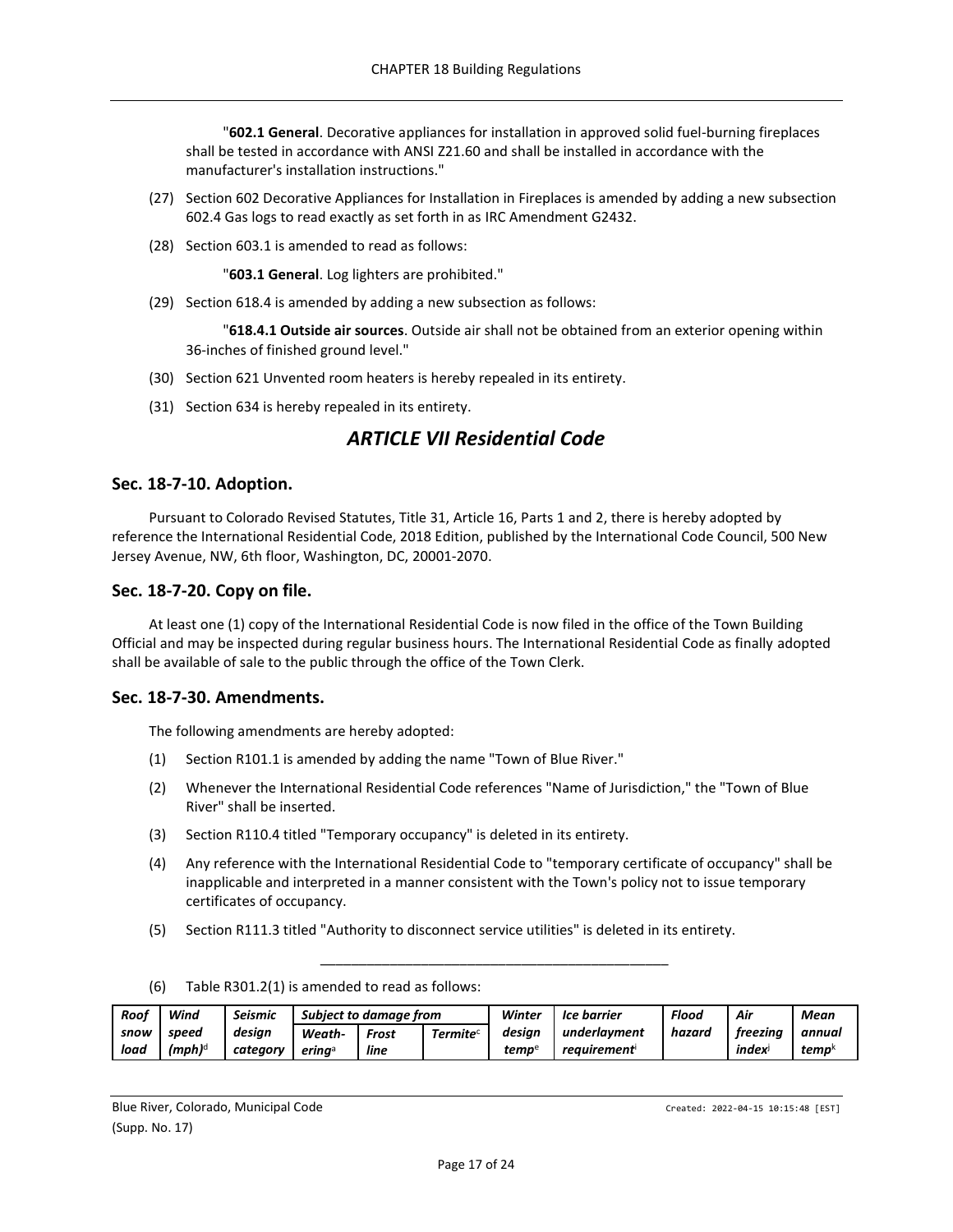|      |    |   |        | depth <sup>b</sup> |        |            |     |         |      |              |
|------|----|---|--------|--------------------|--------|------------|-----|---------|------|--------------|
| 100h | 90 | ٠ | Severe | 40<br>inches       | Slight | 170<br>-15 | Yes | -<br>τ. | 2500 | $35.4^\circ$ |

For SI: 1 pound per square foot =  $0.0479$  kN/m.0 2, 1 mile per hour =  $1.609$  km/h.

- a Weathering may require a higher strength concrete or grade of masonry than necessary to satisfy the structural requirements of this code. The grade of masonry units shall be determined from ASTM C 34, C 55, C 62, C 73, C 90, C 129, C 145, C 216 or C 652.
- $b$  The frost line depth may require deeper footings than indicated in Figure R403.1 (1). This part of the table is filled in depending on whether there has been a history of local damage. Piers supporting only deck with no roof elements may be a minimum of 24" below grade.
- $c$  This part of the table is filled in depending on whether there has been a history of local damage.
- d Wind exposure category shall be determined on a site-specific basis in accordance with Section R301.2.1.4.
- $e$  Reflects local climates or local weather experience as determined by the building official.
- f Seismic Design Category determined from Section R301.2.2.2.
- <sup>g</sup> There shall be no reduction in snow load for duration.
- $h$  In accordance with R905.1 as amended.
- $\frac{1}{1}$  From the 100 year (99%) value on the National Climatic Data Center data table 'Air Freezing Index- USA Method (Base 32) degrees F).

\_\_\_\_\_\_\_\_\_\_\_\_\_\_\_\_\_\_\_\_\_\_\_\_\_\_\_\_\_\_\_\_\_\_\_\_\_\_\_\_\_\_\_\_\_

<sup>j</sup>From the National Climatic Data Center data table 'Air Freezing Index-USA Method (Base 32 degrees F).' "

(7) Table R301.5 is amended to read as follows:

#### **Table R301.5**

| Use                                         | <b>Live Load</b> |
|---------------------------------------------|------------------|
| Balconies (exterior) and decks <sup>e</sup> | 125              |
| Fire escapes                                |                  |

(8) Section R313.2 is amended to read as follows:

R313.2 One- and two-family dwellings automatic fire systems. An automatic residential fire sprinkler system shall be installed in one-and two- family dwellings with a total aggregate fire area that exceeds 6,000 square feet (577 $M^2$ ).

Exceptions: An automatic residential fire sprinkler system is not required for additions and alterations to an existing building that are not already provided with an automatic residential sprinkler system. In addition, an automatic residential fire sprinkler system is not required for additions and alterations to an existing building that have a total aggregate fire area with the addition that is equal to or less than 6,000 square feet (577 $M<sup>2</sup>$ ).

The exceptions and the limitation for new dwellings that exceed 6,000 square feet (577 M<sup>2</sup>) shall not apply if more restrictive local codes, policies, amendments, ordinances, or plat notes require the installation of an automatic sprinkler system.

(Ord. 13-12a §2, 2014; Ord. No. 19-03, § 1, 8-20-2019; Ord. No. 2021-12, § 1, 12-19-2021)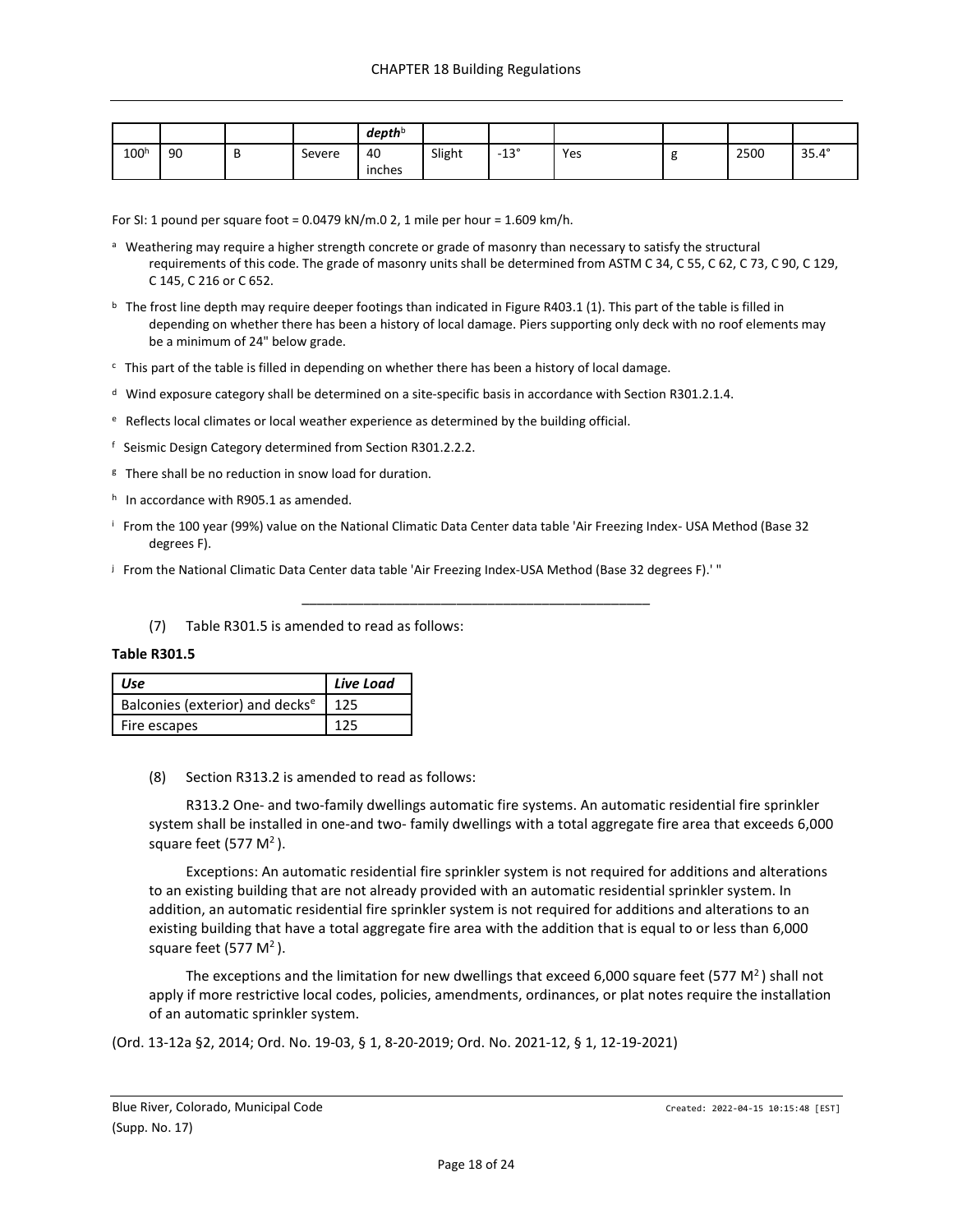# *ARTICLE VIII Mechanical Code*

### <span id="page-18-1"></span><span id="page-18-0"></span>**Sec. 18-8-10. Adoption.**

Pursuant to Title 31, Article 16, Parts 1 and 2, C.R.S., there is hereby adopted by reference the *International Mechanical Code*, 2012 Edition, including Appendix A, published by the International Code Council, 500 New Jersey Avenue, NW, 6th Floor, Washington DC 20001-2070.

## <span id="page-18-2"></span>**Sec. 18-8-20. Copy on file.**

At least one (1) copy of the International Mechanical Code is now filed in the office of the Town Building Official and may be inspected during regular business hours. The code as finally adopted shall be available for sale to the public through the office of the Town Clerk at a moderate price.

### <span id="page-18-3"></span>**Sec. 18-8-30. Amendments.**

The following amendments are hereby adopted as hereinafter provided:

- (1) Section 101.1 is amended by adding the name "Town of Blue River."
- (2) Section 103.2 Appointment is amended to read exactly as set forth in IBC Amendment 103.2.
- (3) Section 103.3 Deputies is amended to read exactly as set forth in IBC Amendment 103.3.
- (4) Section 103.4 Liability is amended to read exactly as set forth in IBC Amendment 104.8.
- (5) Section 106.4.3 Expiration is amended to read exactly as set forth in IBC Amendment 105.5.
- (6) Section 106.4.4 Extensions is hereby repealed in its entirety.
- (7) Section 106.5.2 is amended to read as follows:

"**106.5.2 Fee schedule**. The fees for mechanical work shall be in accordance with the *Town of Blue River Building Permit Fee Schedule* attached hereto."

(8) Section 106.5.3 is amended to read as follows:

"**106.5.3 Fee refunds**. The code official shall authorize the refunding of fees in accordance with the *Town of Blue River Building Permit Fee Schedule* attached hereto."

(9) Section 106.5 is amended to add a new subsection to read as follows:

"**106.5.4 Reinspections**, to read exactly as set forth in IBC Amendment 110.7."

- (10) Section 108.4 Violation penalties is amended to read exactly as set forth in IBC 114.4.
- (11) Section 108.5 Stop work orders is amended to read exactly as set forth in IBC 115.
- (12) Section 109 Means of Appeal is hereby repealed in its entirety and reenacted to read exactly as set forth in IBC 113.
- (13) Section 301 is amended by adding a new subsection to read as follows:

"**301.19 Floor drains**. All mechanical rooms (furnace, boiler, water heater rooms) shall be provided with a floor drain."

(14) Section 701 is amended by adding a new subsection to read as follows:

"**701.1** Vent and combustion air ducts shall terminate a minimum of 36" above finished ground level."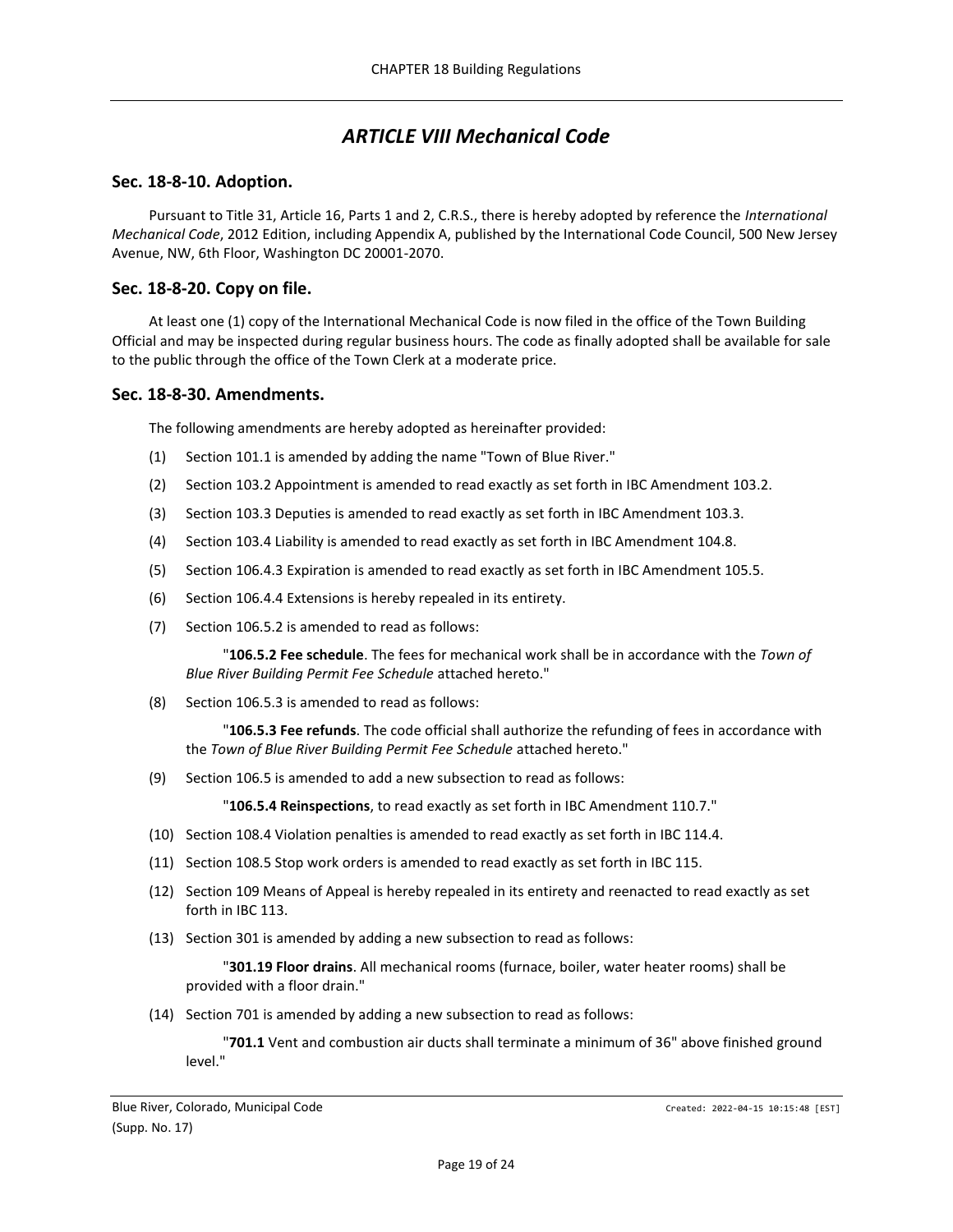(15) Section 804.3.4 Horizontal terminations is amended by changing #6 to read as follows:

"6. The bottom of the vent termination shall be located at least 36 inches above finished grade."

- (16) Section 805 Factory-built Chimneys is amended by adding a new section to read exactly as set forth in IBC Amendments 718.6, 718.7 and 2113.22.
- (17) Section 903.3 is amended to read as follows:

"**903.3 Unvented gas log heaters**. Unvented gas log heaters are prohibited."

(18) Section 905 is amended by adding a new subsection as follows:

"**905.4 Limitation on the type and number of devices** is added to read exactly as set forth in IBC Amendment 2113.21."

(19) Section M1208.1 Testing is amended by adding a sentence at the end of the paragraph as follows:

"Hydronic tubing may be tested with a 50 (psi) air test for 30 minutes."

(20) Section M1208.1.1 Testing is amended by adding a sentence at the end of the paragraph as follows:

"Assembled loop systems may be tested with a 50 (psi) air test for 30 minutes."

<span id="page-19-0"></span>(Ord. 13-12a §3, 2014)

## *ARTICLE IX Plumbing Code*

## <span id="page-19-1"></span>**Sec. 18-9-10. Adoption.**

Pursuant to Title 31, Article 16, Parts 1 and 2, C.R.S., there is hereby adopted by reference the *International Plumbing Code*, 2012 Edition, including Appendices C, E, F and G, published by the International Code Council, 500 New Jersey Avenue, NW, 6th Floor, Washington DC 20001-2070.

### <span id="page-19-2"></span>**Sec. 18-9-20. Copy on file.**

At least one (1) copy of the International Plumbing Code is now filed in the office of the Town Building Official and may be inspected during regular business hours. The code as finally adopted shall be available for sale to the public through the office of the Town Clerk at a moderate price.

## <span id="page-19-3"></span>**Sec. 18-9-30. Amendments.**

The following amendments are hereby adopted as hereinafter provided:

- (1) Section 101.1 is amended by adding the name "Town of Blue River."
- (2) Section 101.3 Intent is amended by adding the following:

"The intent of this code is to meet or exceed the requirements of the State of Colorado Plumbing Code. When technical requirements, specifications or standards in the Colorado Plumbing Code conflict with this code, the more restrictive shall apply."

- (3) Section 103.2 Appointment is amended to read exactly as set forth in IBC Amendment 103.2.
- (4) Section 103.3 Deputies is amended to read exactly as set forth in IBC Amendment 103.3.
- (5) Section 103.4 Liability is amended to read exactly as set forth in IBC Amendment 104.8.
- (6) Section 106.5.3 Expiration is amended to read exactly as set forth in IBC amendment 105.5.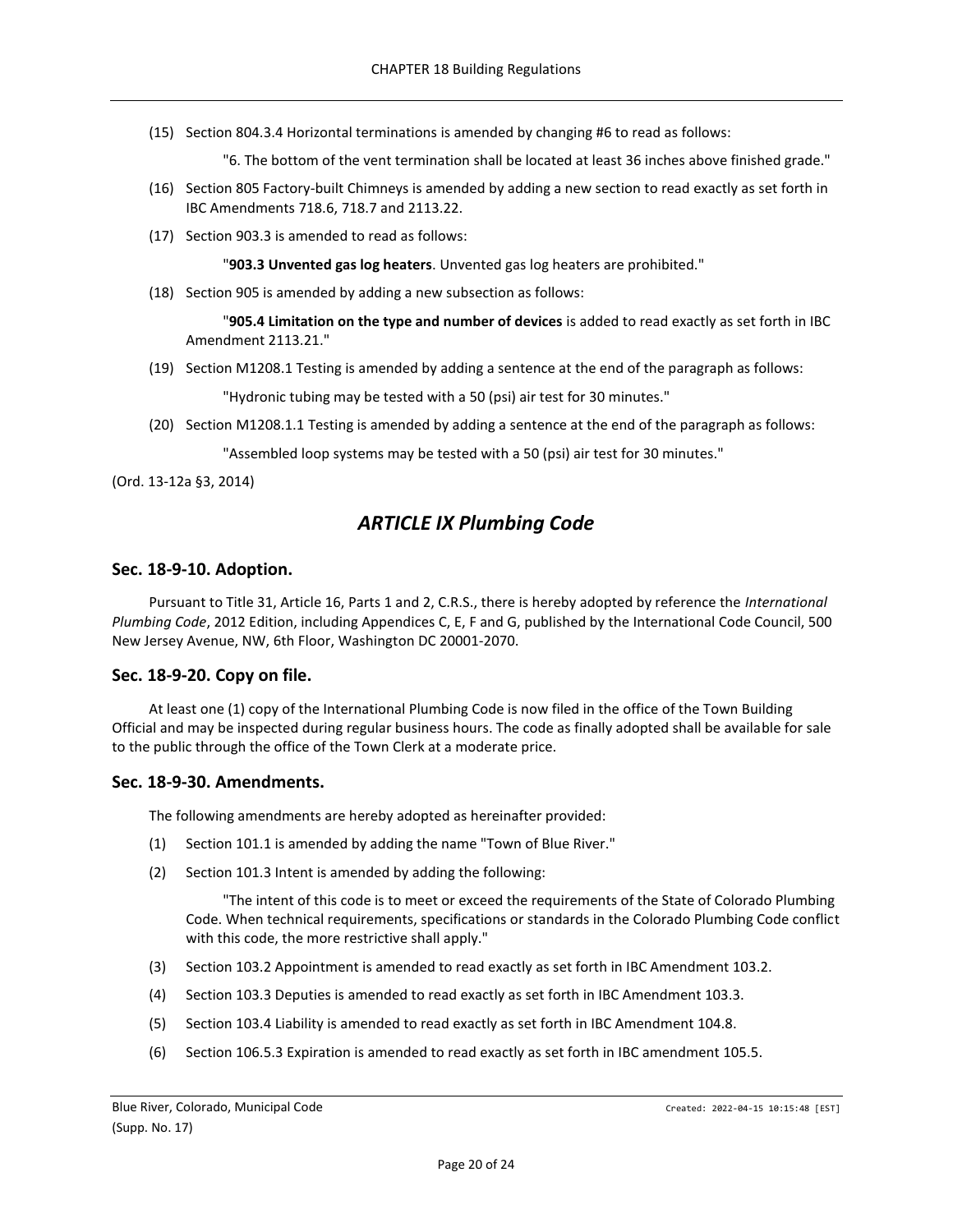- (7) Section 106.5.4 Extensions is hereby repealed in its entirety.
- (8) Section 106.6.2 Fee schedule is amended to read exactly as set forth in IMC amendment 106.5.2.
- (9) Section 106.6.3 Fee refunds is amended to read exactly as set forth in IMC amendment 106.5.3.
- (10) Section 106.6 is amended to add a new subsection as follows:

"**106.6.4 Reinspections**, to read exactly as set forth in IBC amendment 110.7."

- (11) Section 108.4 Violation penalties is amended to read exactly as set forth in IBC 114.4.
- (12) Section 108.5 Stop work orders is amended to read exactly as set forth in IBC 115.
- (13) Section 109 Means of Appeal is repealed in its entirety and reenacted to read exactly as set forth in IBC 113.
- (14) Section 301 is amended by adding a new subsection as follows:

"**301.8 Floor drains**. All mechanical rooms (furnace, boiler, water heater rooms) shall be provided with a floor drain."

(15) Section 305.6.1 is amended to read as follows:

"**305.4.1 Sewer depth**. Building sewers shall be installed in accordance with the standards and subject to the approval of the governing Sanitation District."

- (16) Section 312.3 is amended by deleting the first sentence: "Plastic pipe shall not be tested using air."
- (17) Section 312.5 Water supply system testing. The portion of the sentence reading "for piping systems other than plastic," shall be deleted.
- (18) Section 312.6 is amended to read as follows:

"**312.6 Gravity sewer test**. Testing of the building sewer shall be in accordance with the standards and subject to the approval of the governing Sanitation District."

(19) Section 312.7 is amended to read as follows:

"**312.7 Forced sewer test**. Testing of the building sewer shall be in accordance with the standards and subject to the approval of the governing Sanitation District."

- (20) Section 312.9 is hereby repealed in its entirety.
- (21) Section 504.7.2 is amended to read as follows:

"**504.7.2 Pan drain termination**. The pan drain shall extend full-size and terminate over a suitably located indirect waste receptor or floor drain."

(22) Section 608.17 is amended to read as follows:

"**608.17 Protection of individual water supplies**. An individual water supply shall be located and constructed so as to be safeguarded against contamination in accordance with Summit County Environmental Health regulations."

- (23) Section 608.17.1 through 608.17.8 are deleted.
- (24) Section 610.1 is amended to read as follows:

"**610.1 General**. New or repaired potable water systems shall be purged of deleterious matter and disinfected prior to utilization. The method to be followed in accordance with this requirement shall be that method or methods prescribed by the governing water authority."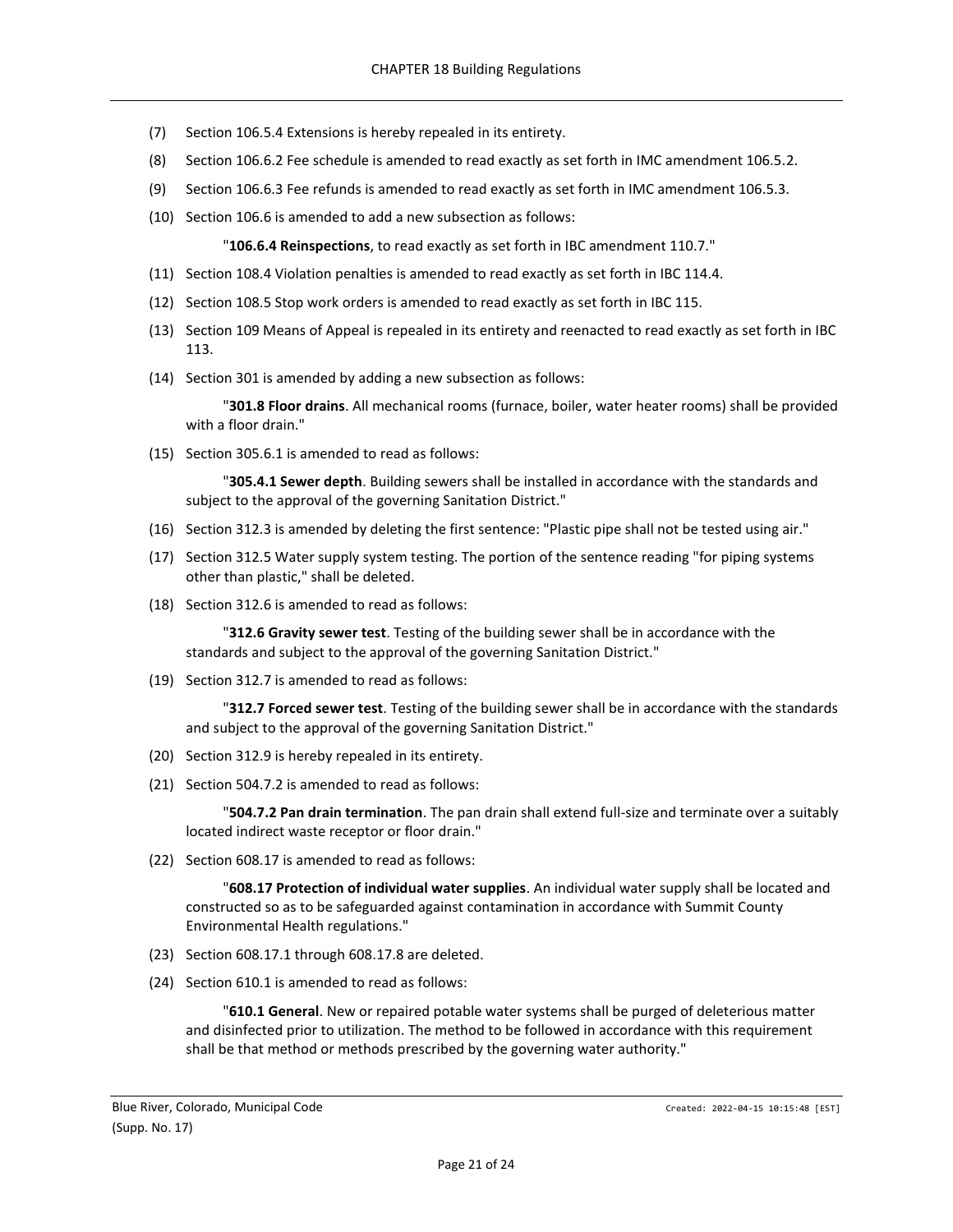(25) Section 701.2 is amended to read as follows:

"**701.2 Sewer required**. Every building in which plumbing fixtures are installed and as well as all premises having drainage piping shall be connected to a public sewer, where available, or an approved private sewage disposal system in accordance with Summit County Environmental Health Department requirements."

<span id="page-21-0"></span>(Ord. 13-12a §4, 2014)

## *ARTICLE X Fuel Gas Code*

### <span id="page-21-1"></span>**Sec. 18-10-10. Adoption.**

Pursuant to Title 31, Article 16, Parts 1 and 2, C.R.S., there is hereby adopted by reference the *International Fuel Gas Code*, 2012 Edition, including Appendices A and B, published by the International Code Council, 500 New Jersey Avenue, NW, 6th Floor, Washington DC 20001-2070.

### <span id="page-21-2"></span>**Sec. 18-10-20. Copy on file.**

At least one (1) copy of the International Fuel Gas Code is now filed in the office of the Town Building Official and may be inspected during regular business hours. The code as finally adopted shall be available for sale to the public through the office of the Town Clerk at a moderate price.

#### <span id="page-21-3"></span>**Sec. 18-10-30. Amendments.**

The following amendments are hereby adopted as hereinafter provided:

- (1) Section 101.1 is amended by adding the name "Town of Blue River."
- (2) Section 103.2 Appointment is amended to read exactly as set forth in IBC Amendment 103.2.
- (3) Section 103.3 Deputies is amended to read exactly as set forth in IBC Amendment 103.3.
- (4) Section 103.4 Liability is amended to read exactly as set forth in IBC Amendment 104.8.
- (5) Section 106.4.3 Expiration is amended to read exactly as set forth in IBC Amendment 105.5.
- (6) Section 106.5.4 Extensions is hereby repealed in its entirety.
- (7) Section 106.6.2 Fee schedule is amended to read exactly as set forth in IMC amendment 106.5.2.
- (8) Section 106.6.3 Fee refunds is amended to read exactly as set forth in IMC amendment 106.5.3.
- (9) Section 106.6 is amended by adding a new subsection, 106.6.4 Reinspections, to read exactly as set forth in IBC amendment 109.7.
- (10) Section 108.4 Violation penalties is amended to read exactly as set forth in IBC 114.4.
- (11) Section 108.5 Stop work orders is amended to read exactly as set forth in IBC 115.
- (12) Section 109 Means of Appeal is hereby repealed in its entirety and reenacted to read exactly as set forth in IBC 113.
- (13) Section 303.2 Hazardous locations is amended by adding a sentence to read as follows:

"**303.2 Hazardous locations**. All exterior fire pits and fireplaces shall not be installed on or under combustible structures unless the entire appliance is listed and tested as one unit for that application."

(14) Section 303.3 Prohibited locations is amended by deleting Exceptions 3 and 4.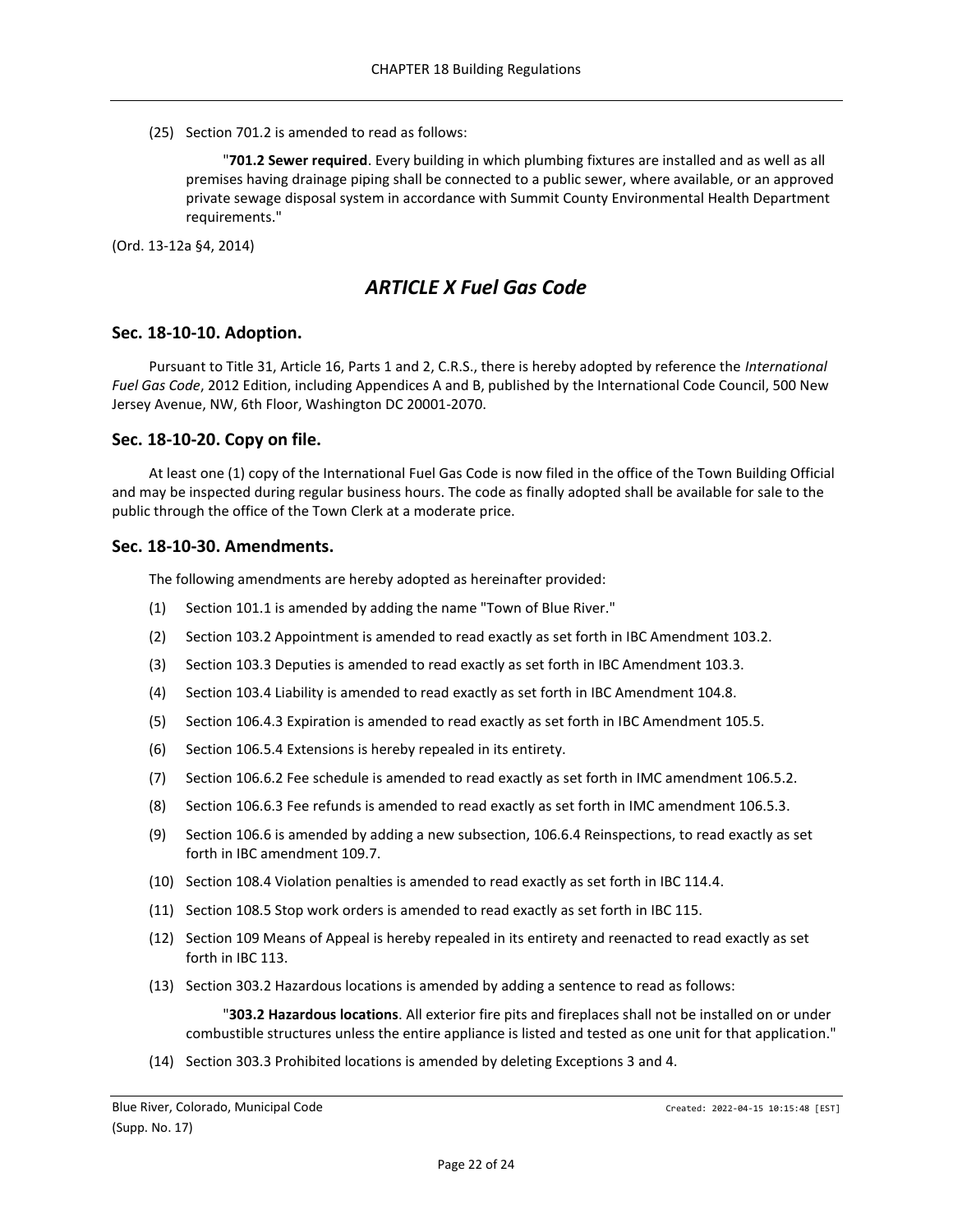(15) Section 304.11 # 8 is amended to read as follows:

"8. Combustion air duct. Combustion air intake openings located on the exterior of a building shall have the lowest side of such openings located not less than 36 inches vertically from the adjoining grade level."

- (16) Section 406.4.1 Test pressure is amended to read exactly as set forth in IRC Amendment G2417.4.1.
- (17) Section 501.8 Equipment not required to be vented is amended by deleting Exceptions 8 and 10.
- (18) Section 503.8 Venting system termination location is amended by adding a sentence that reads as follows (applicable to items 2 and 3):

"The bottom of all vent terminations and air intakes shall be located at least 36 inches above finished ground level."

- (19) Section 506 Factory Built Chimneys is amended by adding new subsections to read exactly as set forth in IBC Amendments 718.6, 718.7, 2113.21 and 2113.22.
- (20) Section 602.1 is amended to read as follows:

"**602.1 General**. Decorative appliances for installation in approved solid fuel-burning fireplaces shall be tested in accordance with ANSI Z21.60 and shall be installed in accordance with the manufacturer's installation instructions."

- (21) Section 602 Decorative Appliances for Installation in Fireplaces is amended by adding a new subsection 602.4 Gas logs to read exactly as set forth in as IRC Amendment G2432.
- (22) Section 603.1 is amended to read as follows:

"**603.1 General**. Log lighters are prohibited."

(23) Section 618.4 is amended to add a subsection as follows:

"**618.4.1 Outside air sources**. Outside air shall not be obtained from an exterior opening within 36-inches of finished ground level."

- (24) Section 621 Unvented room heaters is hereby repealed in its entirety.
- (25) Section 634 is hereby repealed in its entirety.
- (26) Section C101.1 is amended by adding the name "Town of Blue River."
- (27) Table R402.1.1 is amended to add a Footnote "j" as set forth in IRC Amendment N1102.1.1.
- (28) Table R402.1.1 Footnote d shall be amended to read as follows:

"<sup>d</sup> R-10 shall be required under the entire heated slab."

- (29) Table R402.1.3 is amended to read exactly as set forth in IRC Amendment to Table 1102.1.1.
- (30) Section R402.2.9 Slab-on-grade floors is amended to read exactly as set forth in IRC Amendment N1102.2.2.9.
- (31) Section R402.4.1.2 Testing is amended to add the following exception:

#### "**Exception**:

"Projects that have been inspected by an approved third party verifying that air barriers and air sealing has been installed in accordance with sections 3 and 5 of ENERGY STAR Certified Homes, Version 3 (Rev.07) Thermal Enclosure System Rater Checklist."